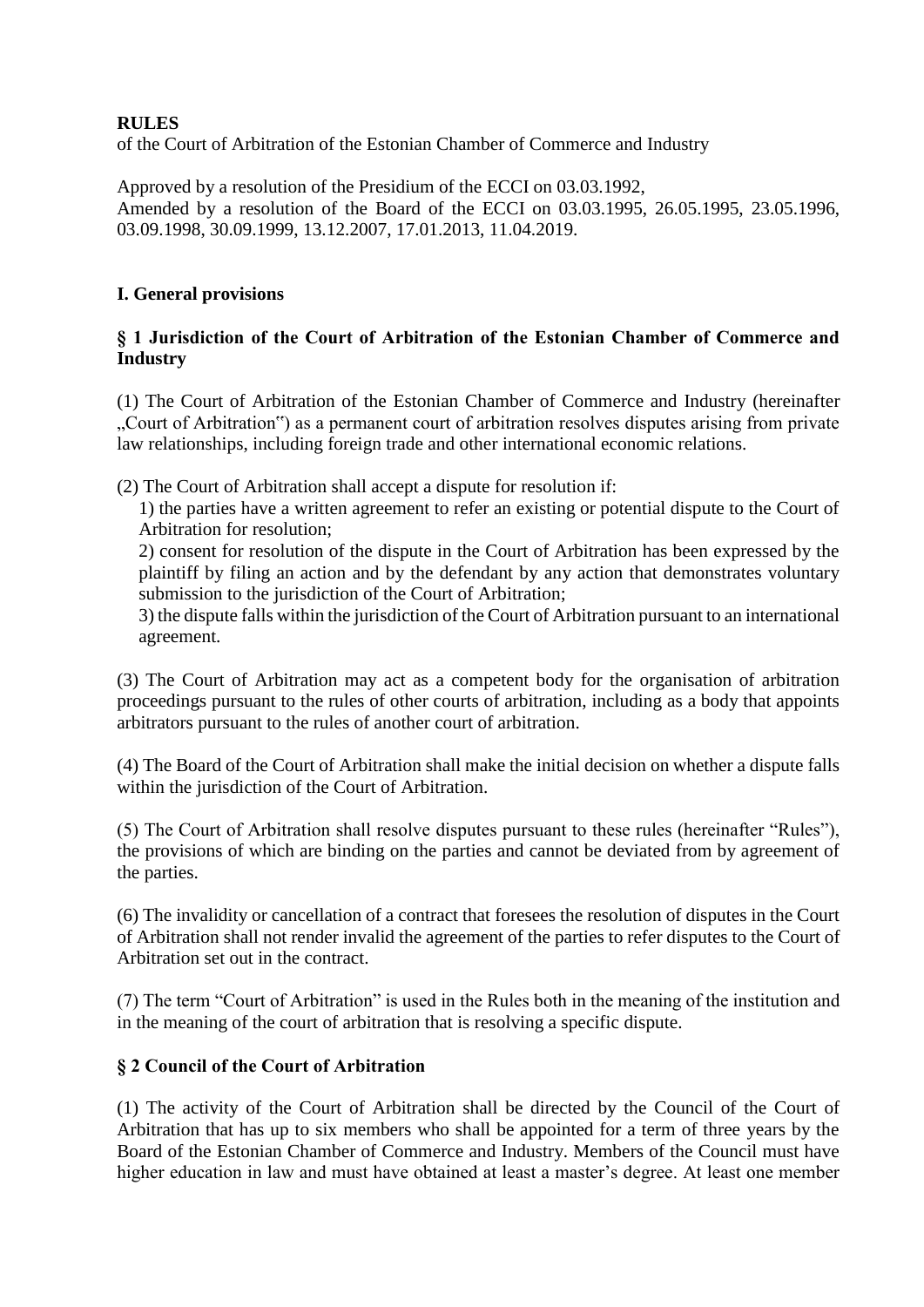of the board must be a serving judge. The Council of the Court of Arbitration shall elect a Chairman and Vice-Chairman of the Council from among its members.

(2) The Council shall adopt decisions as necessary and resolve matters pursuant to the Rules. The Council may convene meetings or adopt decisions by a written procedure without holding a meeting.

(3) The Council shall have a quorum if at least three of its members take part in its activity. Council meetings shall be chaired by the Chairman of the Council or, upon his or her absence, by the Vice-Chairman of the Council or a Member of the Council. A decision of the Board shall be adopted by a simple majority of votes. Upon an equal distribution of votes, the deciding vote shall be cast by the chair of the meeting.

(4) A decision of the council must not be justified. A decision of the Council enters into force upon adoption, is final and not subject to appeal.

# **§ 3 Administration of the Court of Arbitration**

(1) The Estonian Chamber of Commerce and Industry shall organise the administration of the Court of Arbitration.

(2) The Secretary of the Court of Arbitration is an employee of the Estonian Chamber of Commerce and Industry who shall organise the day-to-day administration of the Court of Arbitration on behalf of the Court of Arbitration, pursuant to the Rules and the decisions of the Council and the orders of the Chairman or the Deputy Chairman of the Council.

## **§ 3.1. Place of Arbitration Proceedings**

(1) The location of the arbitration proceedings is Tallinn.

(2) Regardless of the stipulation of subsection 1 of this section, the Court of Arbitration may assemble to a hearing of witnesses, experts or parties, meeting of members of the arbitration or to acquaint with documents and affairs wherever they deem suitable, unless parties have not agreed differently.

# **II. Composition of Court of Arbitration**

## **§ 4 Formation of Court of Arbitration**

(1) The court of arbitration resolving a dispute shall be formed in one of the following manners:

1) the parties appoint one or several (an odd number of) arbitrators, including a presiding arbitrator;

2) each party appoints one arbitrator and proposes that this arbitrator, together with the arbitrator appointed by the other party, appoint a third arbitrator who will serve as the presiding arbitrator;

3) each party appoints one arbitrator and the parties authorise the Council of the Court of Arbitration to appoint a third arbitrator who shall serve as the presiding arbitrator;

4) the parties form the Court of Arbitration in some other agreed manner (there must be an odd number of arbitrators);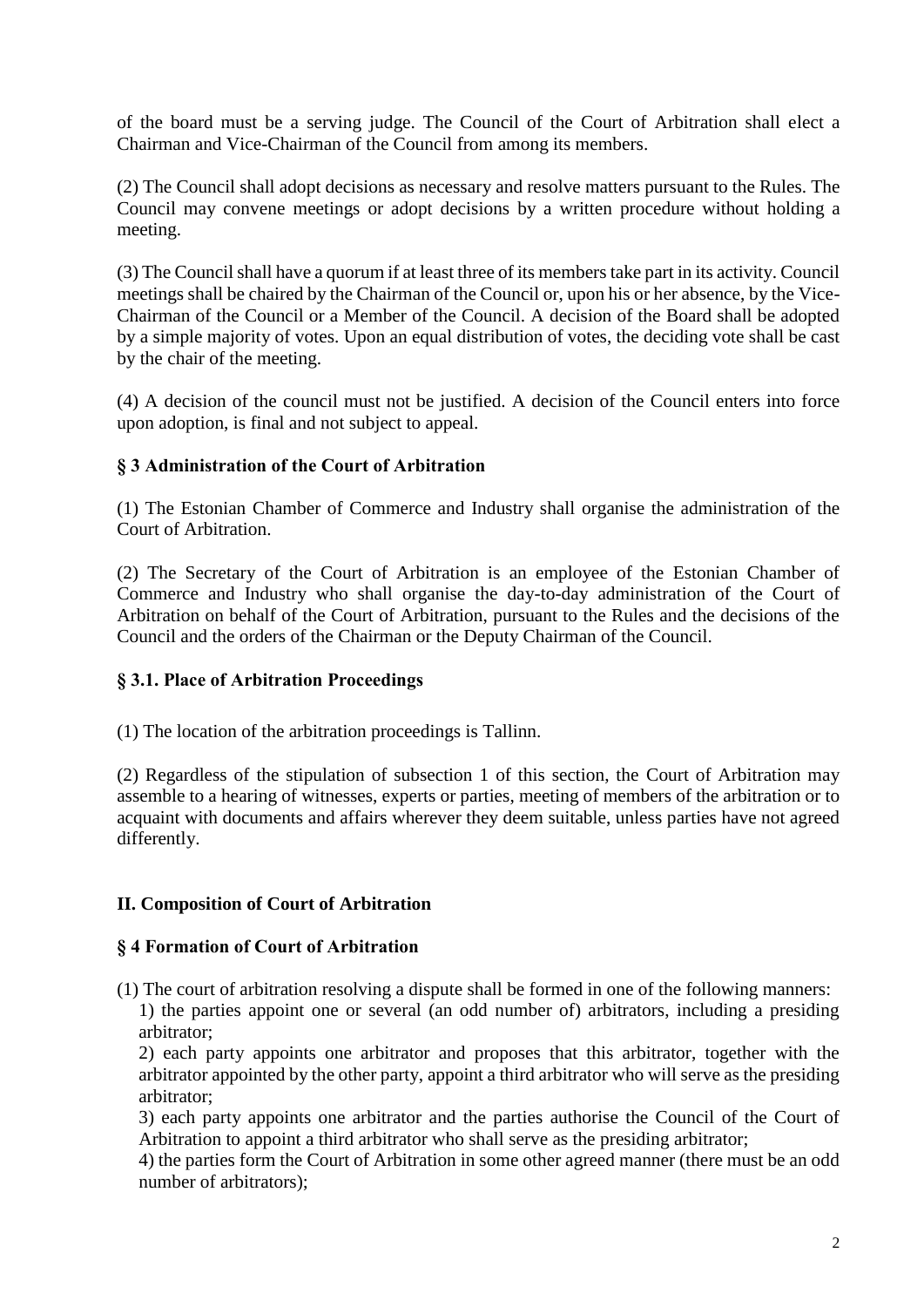5) the parties authorise the Council of the Court of Arbitration to appoint the Court of Arbitration.

(2) If upon receipt of a request for the initiation of arbitration proceedings it becomes evident that no court of arbitration has been formed, the Council of the Court of Arbitration shall propose to the parties that they form a court of arbitration in a manner set out in this section. If the parties fail to form a Court of Arbitration in a manner of their choice by a deadline determined by the Council of the Court of Arbitration or if the Council of the Court of Arbitration does not confirm a candidate for arbitrator who has been appointed by a party for confirmation at least three times, the Court of Arbitration shall be formed by the Council of the Court of Arbitration, which shall appoint the missing arbitrator or the entire composition of the court of arbitration resolving the dispute.

(3) The Council of the Court of Arbitration has the right to refuse to form the court of arbitration resolving the dispute in the manner set out in clause 4 (1) 4) of the Rules, if appointment of an odd number of arbitrators is not foreseen or if one party would have a procedural or other advantage that could significantly harm the other party upon formation of the court of arbitration. (1) In such a case the Council of the Court of Arbitration shall propose to the parties to form a court of arbitration in any manner set out in subsection 1 of this section.

(4) An arbitrator may be nominated or appointed only with the consent of the arbitrator. A candidate for arbitrator must confirm his or her consent and impartiality by submission of an arbitrator's declaration of impartiality to the Council of the Court of Arbitration by a deadline set therefor. If a candidate for arbitrator fails to return an arbitrator's declaration of impartiality by the deadline, the Council of the Court of Arbitration has the right to refuse to confirm the candidate and to appoint the missing arbitrator itself.

(5) The term of an arbitrator shall begin upon confirmation of the arbitrator by the Council of the Court of Arbitration. Upon approving an arbitrator, the Council of the Court of Arbitration shall consider all information at its disposal, above all the arbitrator's declaration of impartiality, the characteristics of the arbitrator and the ability of the arbitrator to resolve the dispute. The decision to not approve shall not be justified.

(6) Upon approval, an arbitrator acquires the obligations arising from the Rules and the right to demand payment for fulfilment of such obligations in accordance with the Rules.

(7) Upon annulment of an arbitration award in connection to violation of the requirements of the Rules, the court of arbitration resolving the dispute shall hear the arbitration case again. If a decision of a court of arbitration establishes that the Court of Arbitration is not competent to hear the case but a court annuls the decision of the court of arbitration, the court of arbitration that resolved the dispute shall hear the arbitration case again.

## **§ 5 List of Arbitrators and Obligation of Arbitrator to Give Notice of Grounds for Removal**

(1) The Council of the Court of Arbitration shall confirm and publish on the website of the Court of Arbitration a list of recommended arbitrators for the appointment of arbitrators.

(2) A person who is invited to serve as an arbitrator shall notify the person who made the proposal of all circumstances that may provide grounds for his or her removal. If the person is nevertheless appointed as an arbitrator, he or she must notify the other party of such circumstances without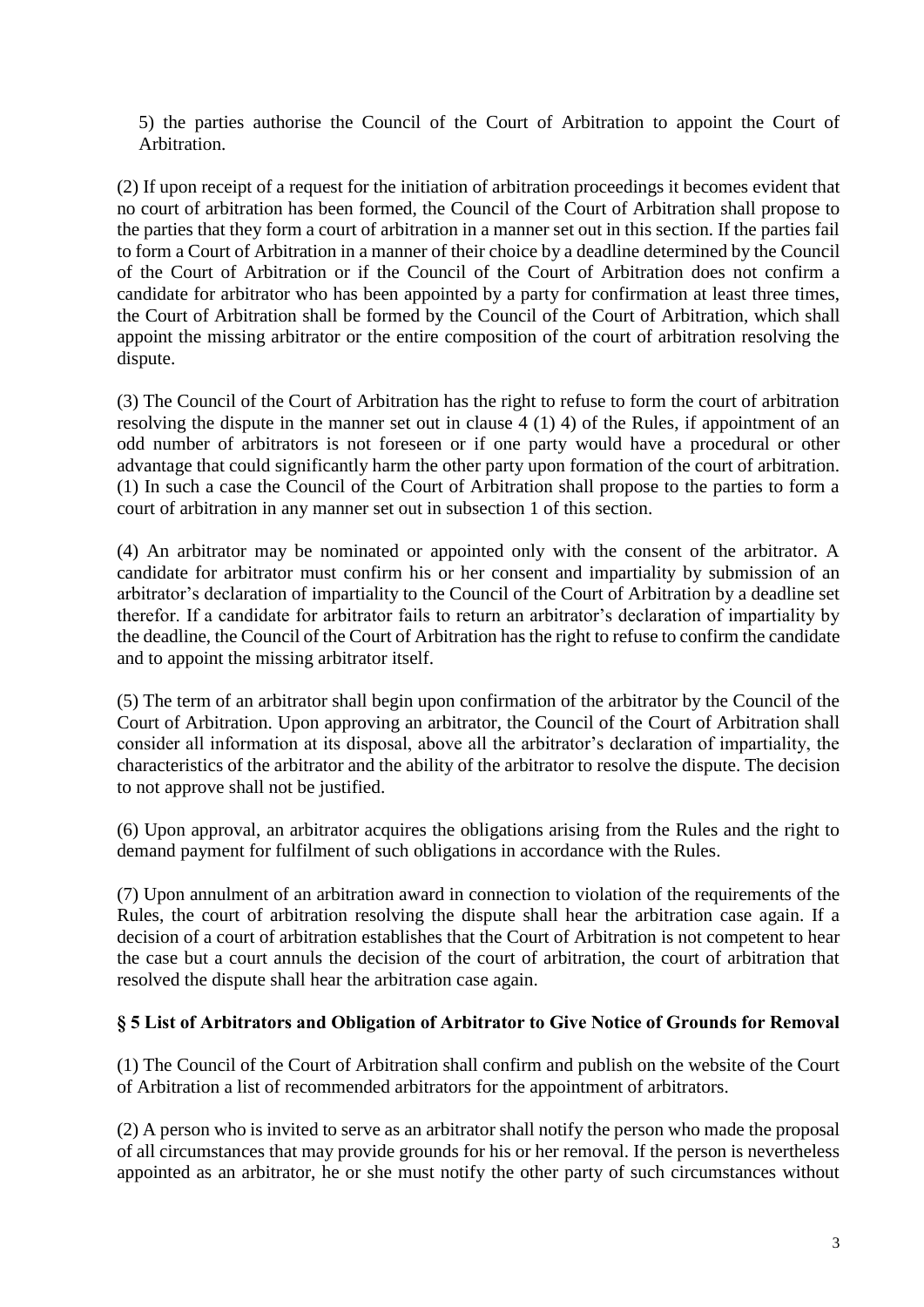delay and set out such circumstances in the arbitrator's declaration of impartiality submitted to the Council of the Court of Arbitration. During the arbitration proceedings, an arbitrator shall also notify the parties of any circumstances that may provide grounds for his or her removal.

# **§ 6 Removal of Arbitrator**

(1) If a party doubts the independence and impartiality of an arbitrator, the party has the right, up to the adoption of a decision resolving the dispute, to submit a reasoned petition of challenge in writing to the Council of the Court of Arbitration and the court of arbitration resolving the dispute. Such a right must be used by a party immediately after the party becomes aware of the circumstance that provides grounds for removal. If a party submits a procedural document to the Court of Arbitration or participates in a session of the Court of Arbitration and the party has not submitted a motion for the removal of the arbitrator in the procedural document or during the session, the party shall lose the right to remove the arbitrator on these grounds.

(1.1) If the Council of the Court of Arbitration receives information from a person who is not a participant in the proceeding that casts doubt on the independence or impartiality of an arbitrator, the Council of the Court of Arbitration may forward this to the parties for their opinion.

(2) The Council of the Court of Arbitration shall request from the other party an opinion on the petition of challenge regarding an arbitrator and the Council of the Court of Arbitration shall adjudicate the petition within 10 days as of the deadline for providing an opinion on the petition.

(3) The court of arbitration resolving the dispute must suspend the proceedings until the petition of challenge is adjudicated by the Council of the Court of Arbitration.

## **§ 7 Release of Arbitrator from Performance of Duties**

(1) The Council of the Court of Arbitration has the right to decide, upon prior consultation with the parties, if necessary, to release from performance of duties an arbitrator who fails to perform his or her obligations as required or is unable to fulfil the conditions of an arbitration agreement, or in the case set out in subsection 2.

(2) An arbitrator shall not have the right to withdraw from performance of duties. With a good reason, an arbitrator may submit an application to the Council of the Court of Arbitration to release him or her from the performance of duties of an arbitrator.

## **§ 8 Replacement of Arbitrator**

(1) An arbitrator who has been removed or released or has died shall be replaced by a new arbitrator pursuant to the same procedure used to nominate or appoint the arbitrator to be replaced.

(2) After replacement, the arbitrators shall decide which of the procedures that have been performed for the resolution of the dispute shall be performed again. If the sole arbitrator of a dispute is replaced or all of the arbitrators who are resolving a dispute are replaced, the court of arbitration resolving the dispute shall decide, upon hearing the positions of the parties, which of the procedures that have been performed for the resolution of the dispute shall be performed again.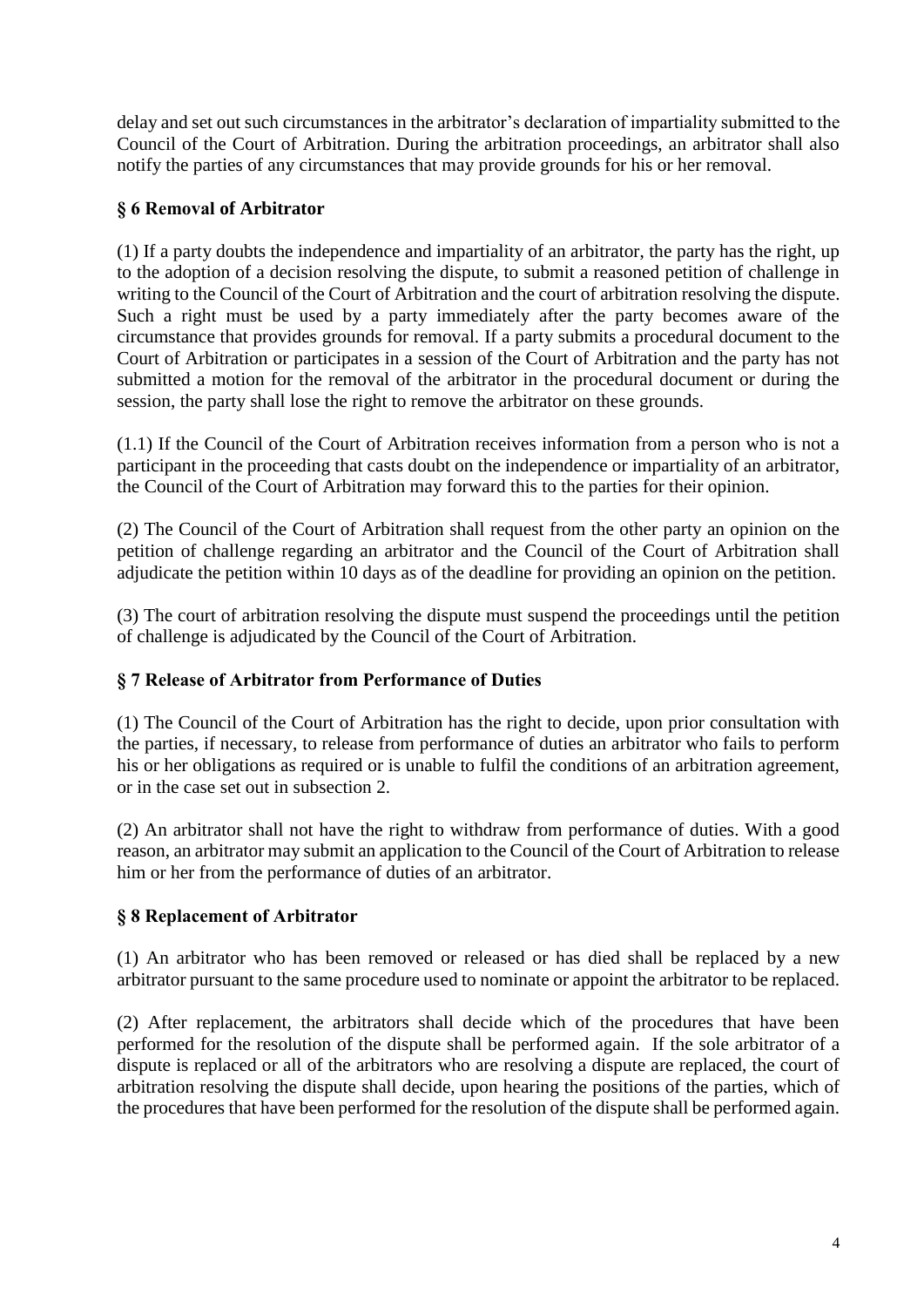# **III Initiation, Suspension and Termination of Arbitration Proceedings**

## **§ 9 Participants in Proceedings**

(1) The parties and third parties are the participants in proceedings.

(2) The plaintiff(s) and the defendant(s) are the parties.

(3) A plaintiff is a person who files an action and a defendant is a person against whom an action is filed.

(4) The court of arbitration resolving a dispute may, at the request of one party and with the consent of the other party, involve another person in the proceedings as a third party, if the third party consents to the legal relations that affect them due to being subject to the jurisdiction of the Court of Arbitration.

## **§ 10 Request for Initiation of Arbitration Proceedings**

(1) To initiate arbitration proceedings, the plaintiff shall submit a request for initiation of arbitration proceedings to the Court of Arbitration, and shall include the necessary number of copies for the defendant.

(2) The date on which a request for initiation of arbitration proceedings or a statement of claim is received by the Court of Arbitration is deemed as the date of submission of the statement of claim.

(3) A request for initiation of arbitration proceedings shall set out:

- 1) the names, addresses and contact details of the parties and their representatives;
- 2) a short description of matters of fact, the claim of action and the value of the action;

3) evidence that the dispute is within the jurisdiction of the Court of Arbitration;

4) the names, residential and work addresses and contact details of the arbitrator or arbitrators (and the presiding arbitrator) appointed by the parties or information on the Court of Arbitration not having been formed;

5) proof, in a format that enables written reproduction, of the formation of the Court of Arbitration in a manner set out in section 4 if the parties have so agreed;

6) proof of payment of the registration fee.

(4) With regard to a natural person, his or her personal identification code or, if no such code exists, his or her date of birth shall be set out in a request for initiation of arbitration proceedings. For legal persons in a public register, the registry code or, if no such code exists, the legal basis for the activities of the legal person shall be set out.

(5) If the plaintiff or the defendant is a legal person who is registered in a public register, a copy of the registry card, an extract from the register or a registration certificate shall be included with the request for initiation of arbitration proceedings, except if there is free of charge access to the information in the registry in Estonia through public electronic channels. Other proof of existence and legal capacity shall be submitted for other legal persons.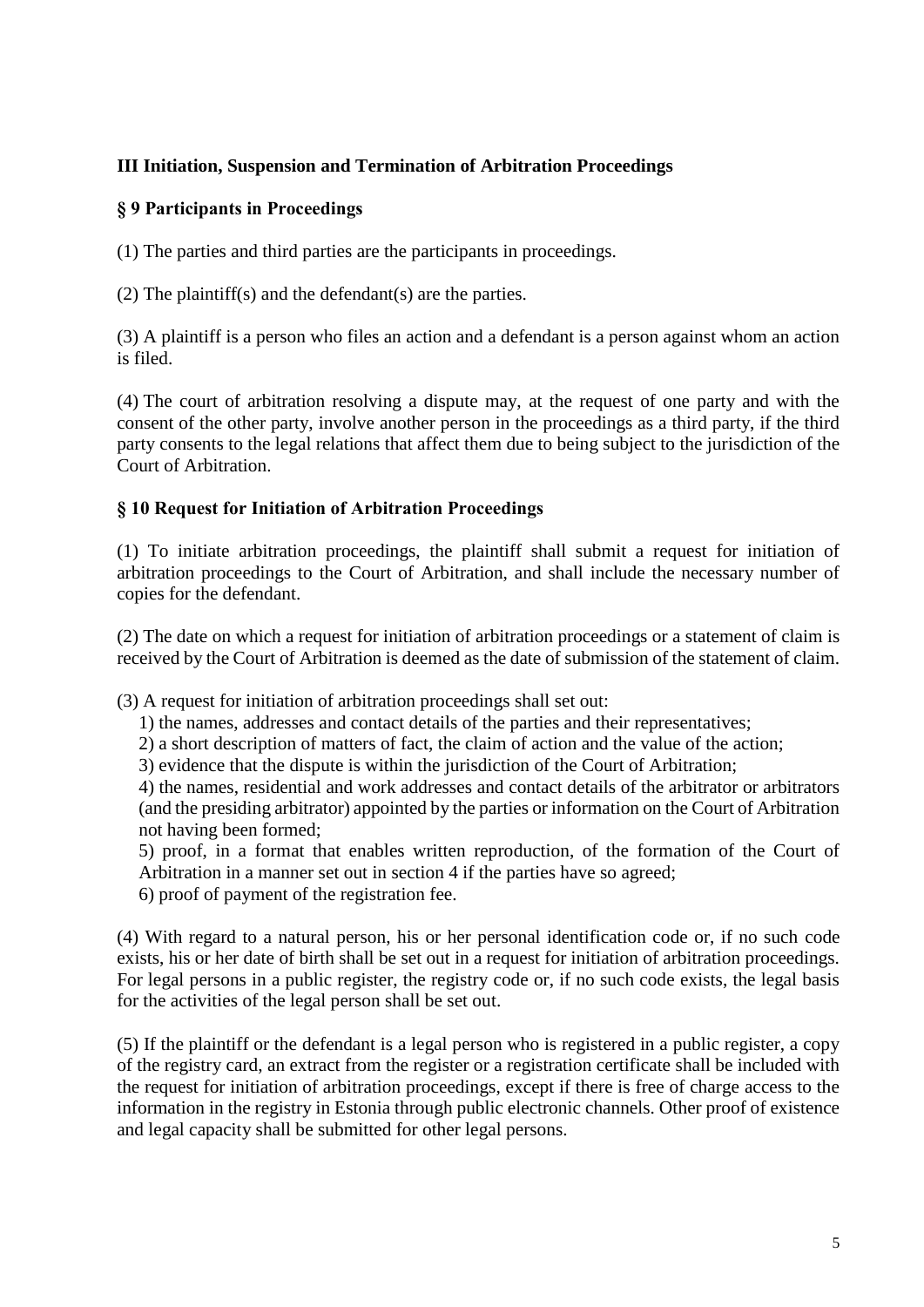(6) Upon submission of a request for securing an action, a statement of claim with the amount of detail set out in the Rules shall be submitted instead of a request for initiation of arbitration proceedings. If a plaintiff submits a statement of action instead of a request for initiation of arbitration proceedings, proceedings shall be conducted for the statement of claim pursuant to the procedure prescribed in the Rules without a further request for its submission.

# **§ 11 Procedures Performed after Receipt of Request for Initiation of Arbitration Proceedings**

(1) After receipt of a request for initiation of arbitration proceedings, the Council of the Court of Arbitration shall make an initial decision on whether the dispute is in the jurisdiction of the Court of Arbitration.

(2) The Council of the Court of Arbitration shall make a decision to accept a statement of claim or to refuse to accept a statement of claim.

(3) If the dispute does not fall within the jurisdiction of the Court of Arbitration, the Council of the Court of Arbitration shall return the request for the initiation of arbitration proceedings and all annexed evidence to the plaintiff.

(4) If a statement of claim has an important omission that hinders its acceptance and cannot be eliminated, the Council of the Court of Arbitration shall refuse to accept the statement of claim.

(5) If a statement of claim has an omission that hinders its acceptance but can be eliminated, the Court of Arbitration shall provide the plaintiff a term for eliminating the omission. If the omission is not eliminated within the term, the Council of the Court of Arbitration shall refuse to accept the statement of claim.

(6) The defendant shall submit a written response to the request for initiation of arbitration proceedings without presenting evidence. The response must include, among other information, a position regarding referral of the dispute to the Court of Arbitration and a summarised position on the substance of the dispute. The defendant shall also send a copy of the response and the annexed evidence to the plaintiff. Failure to provide a response shall not hinder the resolution of the dispute. After receipt of the response, the Council of the Court of Arbitration may make an additional initial decision on whether the dispute should be in the jurisdiction of the Court of Arbitration.

## **§ 12 Implementation of Measures to Secure an Action**

(1) The Council of the Court of Arbitration may, up to the formation of the court of arbitration resolving the dispute, forward a petition for securing an action to a court.

(2) The Council of the Court of Arbitration shall assess the petition for securing an action and may submit the petition to a court together with the decision of the Council of the Court of Arbitration, to which a copies of the statement of claim and evidence annexed thereto shall be attached.

(3) The Council of the Court of Arbitration shall petition the court for revocation of a ruling on securing an action if the Council of the Court of Arbitration terminates the proceedings before delivery of the statement of claim to the court of arbitration resolving the dispute.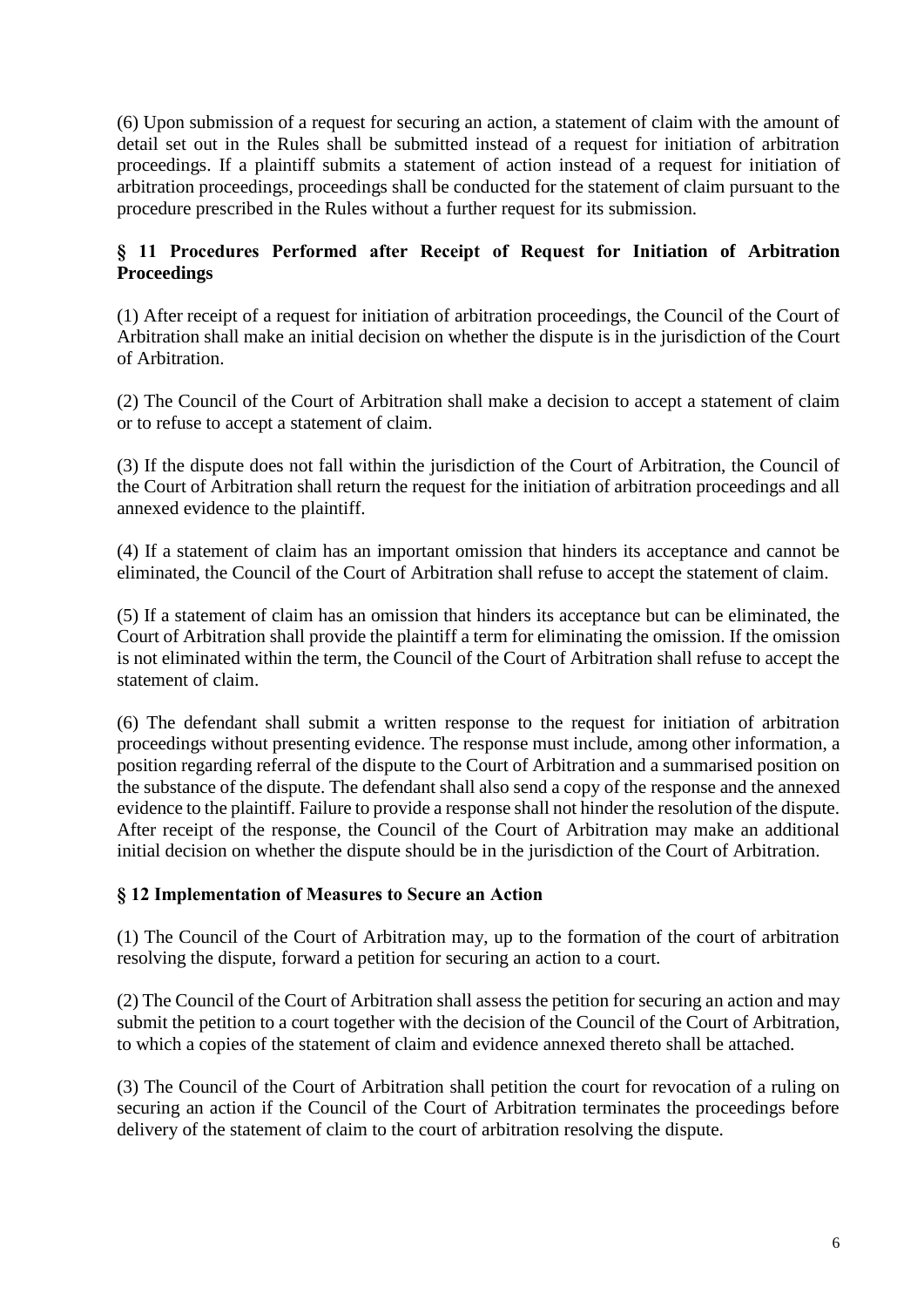(4) The court of arbitration resolving the dispute may, pursuant to a petition submitted by a party, make a ruling to secure a claim, which shall be delivered to the party that submitted the petition. The parties have the right to petition the court to permit enforcement of a ruling to secure a claim.

(5) The following measures may be applied to secure a claim in proceedings of a Court of Arbitration:

1) the establishment of a judicial mortgage on an immovable, ship or aircraft belonging to the defendant;

2) the seizure of the property of the defendant that is in the possession of the defendant or another person, including making a notation in a property register concerning a prohibition on disposal of property;

3) a prohibition on the defendant from entering into certain transactions or performing certain acts;

4) a prohibition on other persons from transferring property to the defendant or performing other obligations with regard to the defendant, which may include an obligation to transfer property to a bailiff or to transfer money on a bank account prescribed by the court;

5) imposition of an obligation on the defendant to deposit a thing with the bailiff;

6) suspension of the enforcement proceeding, permitting the continuation of the enforcement proceeding only against a security, or revocation of the enforcement action if the enforcement instrument has been contested by the filing of an action, or if a third party has filed an action for the release of property from seizure or for declaration of inadmissibility of compulsory enforcement due to another reason;

7) imposition of an obligation on the defendant and above all, an insurer, to make payments to the extent of the minimum amounts likely to become payable in the course of a proceeding conducted in a matter of illegal causing of damage or in a matter of an insurance contract;

8) imposition of an obligation on the defendant to terminate the application of an unfair standard term or that the person recommending application of the term terminate or withdraw the recommendation of the term in an action for termination of application of an unfair standard term or for termination and withdrawal by the person recommending application of the term of recommendation of the term;

9) another measure considered necessary by the court of arbitration.

(6) The court of arbitration resolving the dispute may require a reasonable security from the party that petitions for a claim to be secured, which shall be transferred to the bank account of the Estonian Chamber of Commerce and Industry.

(7) The security that the person who petitioned for a claim to be secured has been required to pay to compensate for damage that may be caused by securing the claim shall be returned to the party who petitioned for the claim to be secured if the other party does not submit a claim for compensation for damage within two months from that time, if:

1) a decision of the court of arbitration on refusal to satisfy or hear the secured action enters into force, or if the proceeding in the matter is terminated on any other grounds except due to the approval of a compromise of the parties;

2) it becomes evident that no claim for securing a claim or no cause for securing the action existed at the time of securing the action.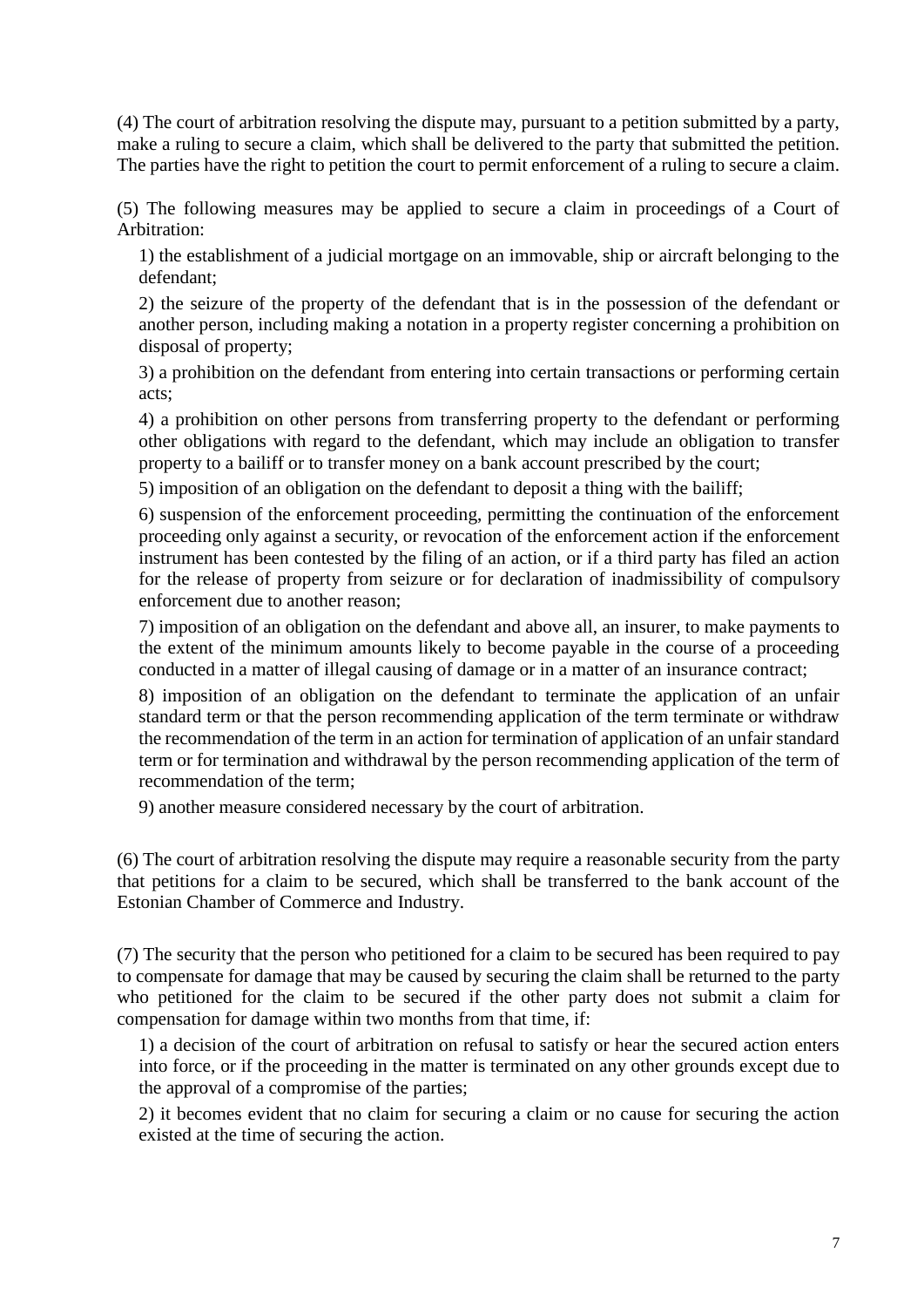# **§ 13 Payment of Arbitration Fee**

(1) After receipt of a request for the initiation of arbitration proceedings, the Council of the Court of Arbitration shall make a proposal to the parties to pay the arbitration fee in equal shares, based on the rates prescribed in the guidelines annexed to the Rules, by a deadline determined by the Council of the Court of Arbitration, unless the plaintiff has expressed a desire to pay the entire chargeable arbitration fee.

(2) If the Council of the Court of Arbitration has decided to submit a petition to secure a claim to a court on the petition of the plaintiff, the Council of the Court of Arbitration shall make a proposal to the plaintiff to pay the plaintiff's share of the determined arbitration fee before the petition is submitted to a court. If the arbitration fee is not paid, the Council of the Court of Arbitration shall not submit the petition of the plaintiff to a court.

(3) If the defendant fails to pay the defendant's share of the arbitration fee, the Council of the Court of Arbitration shall make a proposal to the plaintiff to also pay the defendant's share of the arbitration fee. If the arbitration fee is not paid, the Council of the Court of Arbitration shall refuse to hear the action and shall return the request for initiation of arbitration proceedings to the plaintiff .

(4) If resolution of the dispute proves to be more expensive than initially estimated or if due to the presentation of additional facts in the course of resolving the dispute, it becomes evident that the arbitration fee has been calculated based on incomplete in- formation or if the plaintiff increases the value of the action after the case is referred to the court of arbitration resolving the dispute, or if an interim decision has been made in the arbitration proceedings regarding the competence of the Court of Arbitration and the Court of Arbitration is competent to resolve the dispute, or if the proceedings turn out to be complex and parties have submitted more procedural documents than usual (except where a counterclaim has been accepted), the Council of the Court of Arbitration shall, on the proposal of the arbitrator or arbitrators, make a proposal to the parties to pay an additional arbitration fee. If the plaintiff increases the value of the action before the case is referred to the court of arbitration resolving the dispute, the Council of the Court of Arbitration shall make a proposal to the parties to pay an additional arbitration fee.

(5) The amount of a previously paid or additional arbitration fee subject to payment shall not exceed the maximum rate of an arbitration fee prescribed in the guidelines annexed to the Rules, based on the value of the action.

## **§ 14 Referral of a Request for Initiation of Arbitration Proceedings or Statement of Claim to a Court of Arbitration and Confirmation of Schedule**

(1) After the arbitrators have been confirmed, the Council of the Court of Arbitration shall give the request for initiation of arbitration proceedings or the statement of claim and all annexes to the arbitrator or, in the case of several arbitrators, to the presiding arbitrator of the court of arbitration resolving the dispute.

(2) The Court of Arbitration shall compose a draft schedule for all necessary procedural acts and shall send it to the parties for examination and, taking the opinions of the parties into account, approve the schedule with an order not later than within 3 weeks after referral of the arbitration case to the court of arbitration resolving the dispute, and shall send the schedule to the Council of the Court of Arbitration for their information. If the arbitration proceedings deviate significantly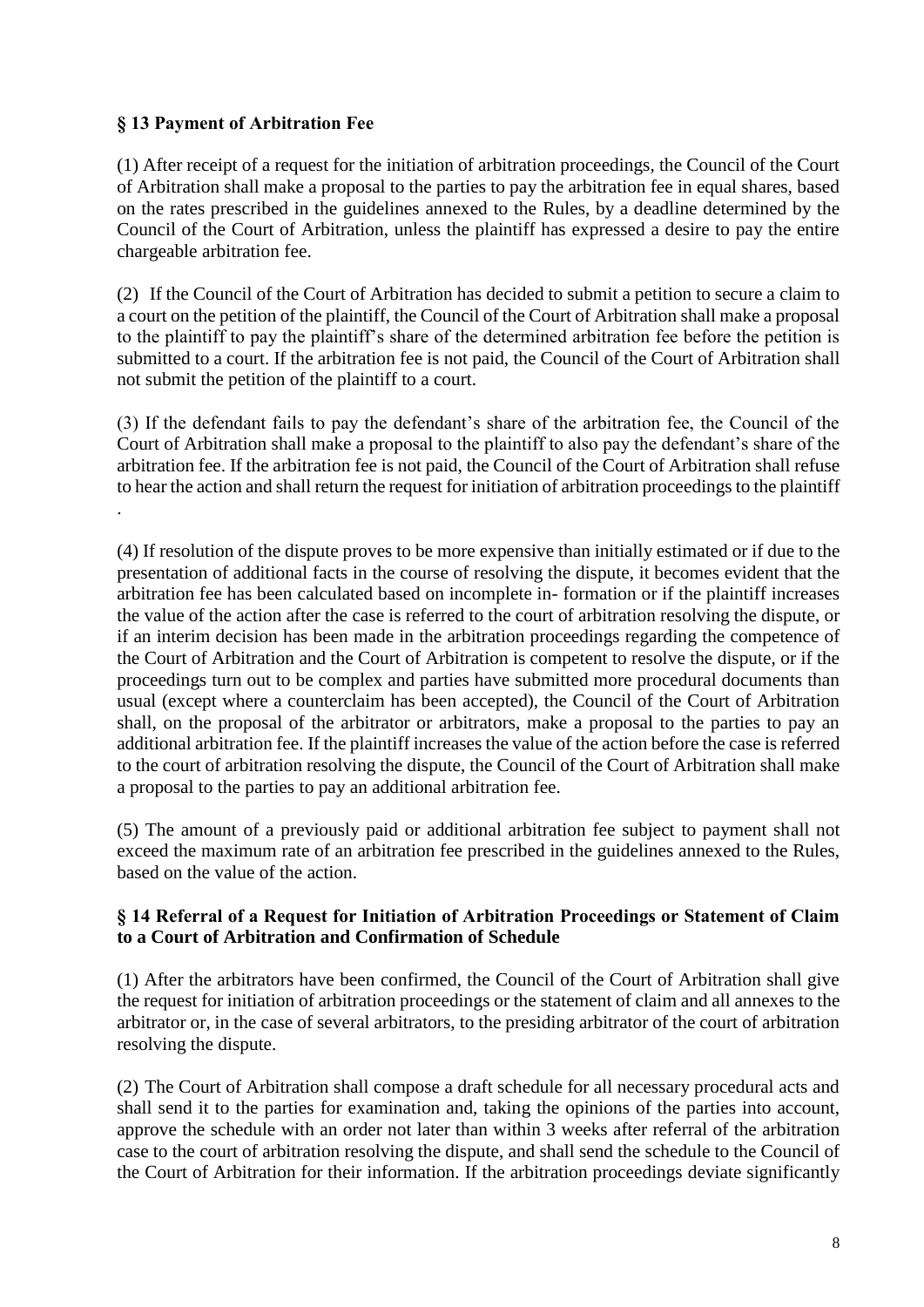from the schedule (more than a two-week delay for a procedural act), the court of arbitration resolving the dispute shall inform the Council of the Court of Arbitration thereof.

(3) A court of arbitration shall send copies of the approved schedules and the possible amendments thereof, of all orders and letters and notices sent to the parties to the Council of the Court of Arbitration for their information.

(4) The representatives of the parties shall send to the Council of the Court Arbitration for their information copies of all petitions submitted to a court in connection to the arbitration proceedings and the court decisions.

## **§ 15 Statement of Claim**

(1) The plaintiff shall submit a statement of claim to the court of arbitration resolving the dispute by the term determined thereby The statement of claim shall set out:

- 1) the names, addresses and contact details of the parties and their representatives;
- 2) the claim of the action and the value of the action;
- 3) the facts on which the claim of the action is based and evidence;

4) evidence that the dispute falls within the jurisdiction of the Court of Arbitration (unless this has been set out in the request for initiation of arbitration proceedings);

5) whether the plaintiff agrees to written proceedings in the matter or wants a session to be held;

6) the names, residential and work addresses and contact details of the arbitrator or arbitrators (including the presiding arbitrator) appointed by the parties, or information that the court of arbitration has not been formed (unless this has been set out in the request for initiation of arbitration proceedings).

(2) With regard to a natural person, his or her personal identification code or, if no such code exists, his or her date of birth shall be set out in the statement of claim. With regard to a legal person entered in a public register, the registry code or, if no such code exists, the legal basis for the activities of the legal person shall be set out (unless this has been set out in the request for initiation of arbitration proceedings).

(3) If the plaintiff or the defendant is a legal person who is registered in a public register, a copy of the registry card, an extract from the register or a registration certificate shall be annexed to the statement of claim, except if there is free of charge access to the information in the registry in Estonia through public electronic channels. Other proof of existence and legal capacity shall be submitted for other legal persons (unless this has been set out in the request for initiation of arbitration proceedings).

(4) The following shall be annexed to the statement of claim:

1) evidence supporting the claim of the action;

2) in the case provided for in subsection 10 (4), proof that copies of the statement of claim and the evidence annexed thereto have been sent to the defendant;

3) proof, in a format that enables written reproduction, of the formation of the Court of Arbitration in a manner set out in section 4 if the parties have so agreed;

(5) If the plaintiff has not submitted a request for initiation of arbitration proceedings, then all the data and documents required in section 10 of the Rules shall also be annexed to the statement of claim.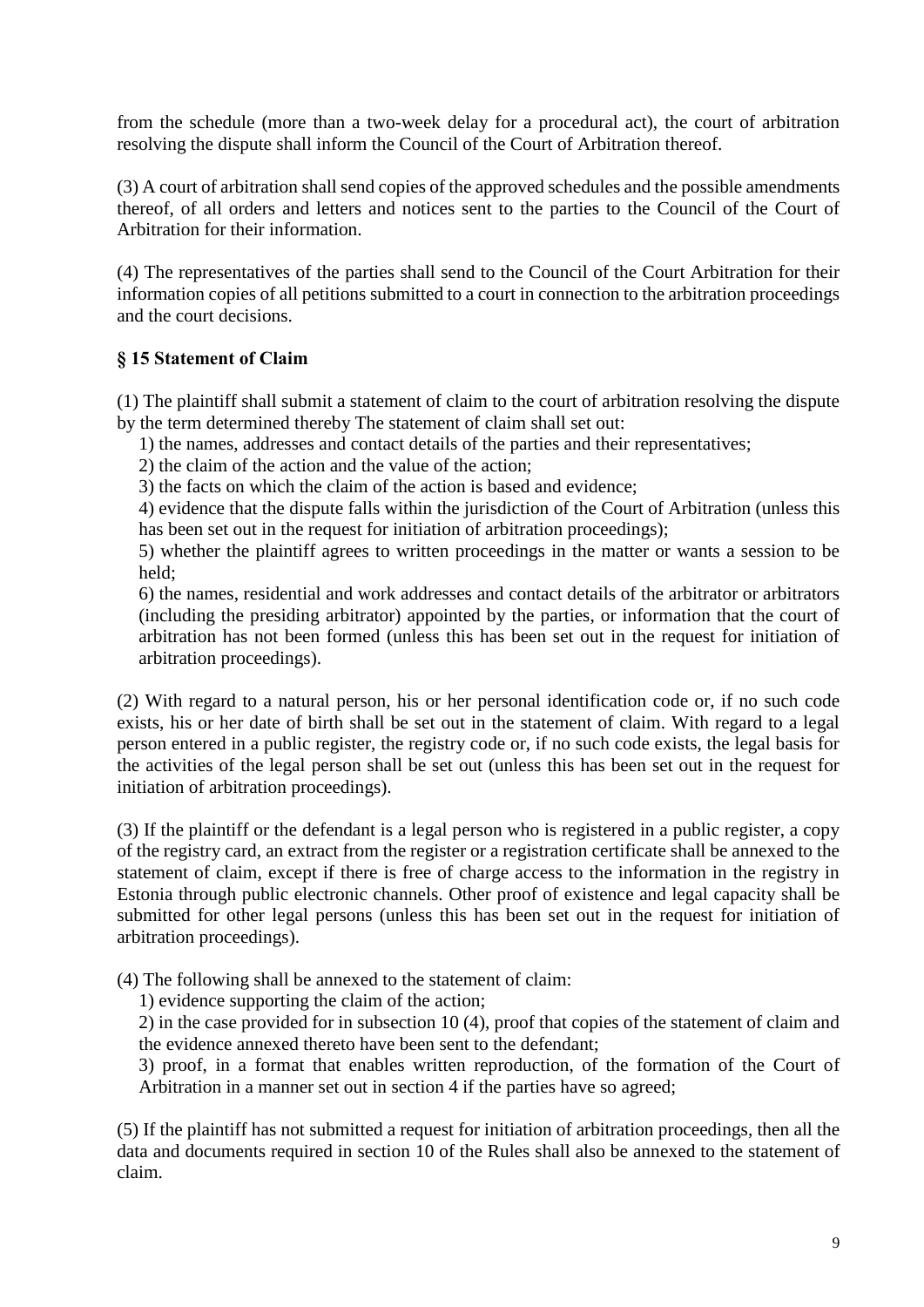(6) Upon submission of statement of claim only on paper, it must be submitted according to the number of arbitrators.

# **§ 16 Response to Statement of Claim**

(1) The defendant shall submit to the court of arbitration resolving the dispute a written response to the statement of claim by the term determined by it. The response to the statement of claim shall set out:

1) a position concerning whether the dispute is in the jurisdiction of the Court of Arbitration;

2) a position on the substance of the dispute;

3) whether the defendant agrees to written proceedings in the matter or wants a session to be held;

4) whether the defendant wants to file a counterclaim;

5) whether, in the opinion of the defendant, it may be possible to resolve the dispute by agreement (compromise).

(2) The defendant shall send to the plaintiff a copy of the response and evidence annexed thereto.

(3) Failure to provide a response shall not hinder the resolution of the dispute.

(4) If the defendant wants to file a counterclaim, the court of arbitration resolving the dispute shall determine a term for filing the counterclaim.

## **§ 17 Counterclaim**

(1) The defendant has the right to file a counterclaim with the Council of the Court of Arbitration up to the end of the term established, or upon written proceedings, until the end of term for submission of requests according to the requirements for filing an action.

(2) The Council of the Court of Arbitration shall take a decision on hearing a counterclaim or refusal to review thereof, if the arbitration fee has not been paid or if the term for filing a counterclaim has passed. The Council of the Court of Arbitration may also refuse to review a counterclaim, among other reasons, if hearing the main action and counterclaim simultaneously would significantly extend the time needed to resolve the dispute.

(3) An arbitration fee shall be paid upon filing a counterclaim pursuant to the procedure provided for in the Rules.

## **§ 18 Applicable Law**

(1) Upon resolving a dispute, a Court of Arbitration shall apply the substantive law agreed by the parties. Upon reference to the law of a specific state it is presumed that the agreement does not include the conflict of law rules of that state, unless the parties have expressly agreed otherwise.

(2) If the parties have not agreed on the applicable law and it is not possible to determine the applicable law pursuant to law or international law norms, the Court of Arbitration shall apply Estonian law.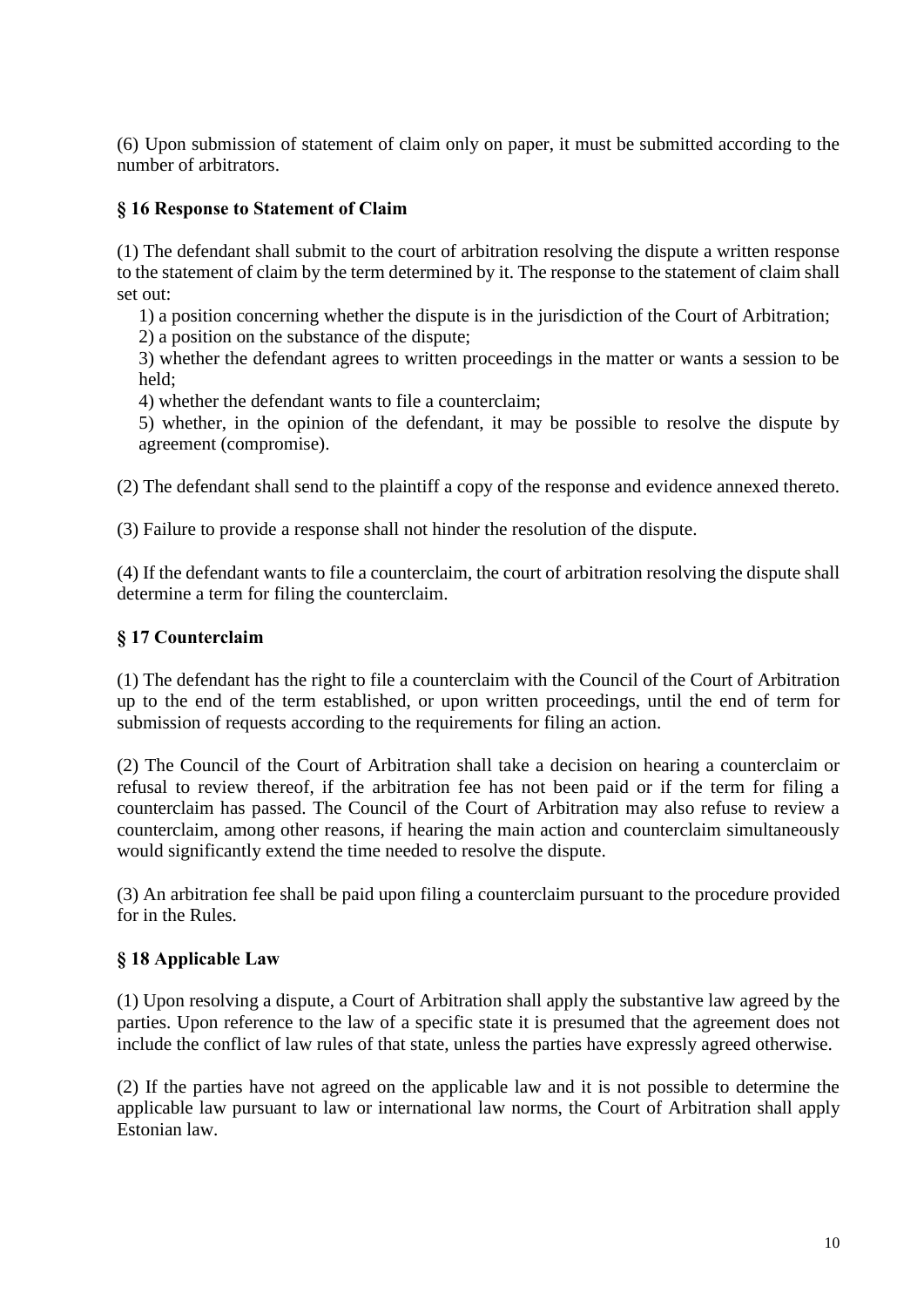(3) A court of arbitration may resolve a dispute based on the principle of equity if the parties have expressly agreed so. Such an agreement may be concluded until the adoption of the arbitration award. Upon resolving a dispute according to the principle of equity, there shall be no derogation from the imperative legal norms of the state which would be applied upon resolving the dispute without an agreement on the principle of equity.

(4) Upon resolving a dispute, a Court of Arbitration shall consider contractual terms and conditions and custom in the case provided for in subsections 1 and 2 of this section in so far as this is permissible under the applicable law.

# **§ 19 Evidence**

(1) In a case, evidence is any information on the basis of which the Court of Arbitration ascertains the existence or lack of facts that support the claims and objections of the parties.

(2) Each party must prove the facts on which the claims and objections of the party are based, unless otherwise provided by law. The parties may agree on a division of the burden of proof other than that provided by law and on the evidence that can be used to prove a fact, unless otherwise provided by law.

(3) Facts which the court of arbitration deems to be a matter of common knowledge need not be proved. Facts concerning which reliable information is available from sources outside the proceedings may be deemed to be a matter of common knowledge. Arguments made by a party based on a fact need not be proven if the opposing party admits the fact. Admission means unconditional and express agreement with a factual allegation by means of a written statement addressed to the Court of Arbitration or made during an Arbitration Court session, where such agreement shall be entered in the minutes.

(4) The Court of Arbitration has the right to demand evidence necessary for resolving the dispute and replies to the positions of the parties at the request of a party or on its own initiative.

# **§ 20 Assistance of a Court**

(1) If the Court of Arbitration is not competent to perform an attestation act or to conduct another court procedure, the Court of Arbitration may make a decision to request the assistance of a court or make an order by which it permits a party to request the assistance of a court.

## **§ 21 Witnesses, Inspections and Experts**

The Court of Arbitration has the right on the petition of a party or on its own initiative to summon witnesses to a court session, perform inspections or summon experts to a court session.

# **§ 22 Suspension of Proceedings**

(1) The court of arbitration resolving the dispute shall suspend the proceedings with an order:

1) until the Council of the Court of Arbitration decides on a petition of challenge against an arbitrator or;

2) until a court procedure is conducted, except upon filing a petition to a court to annul an interim decision ordering payment of the arbitration fee by the defendant.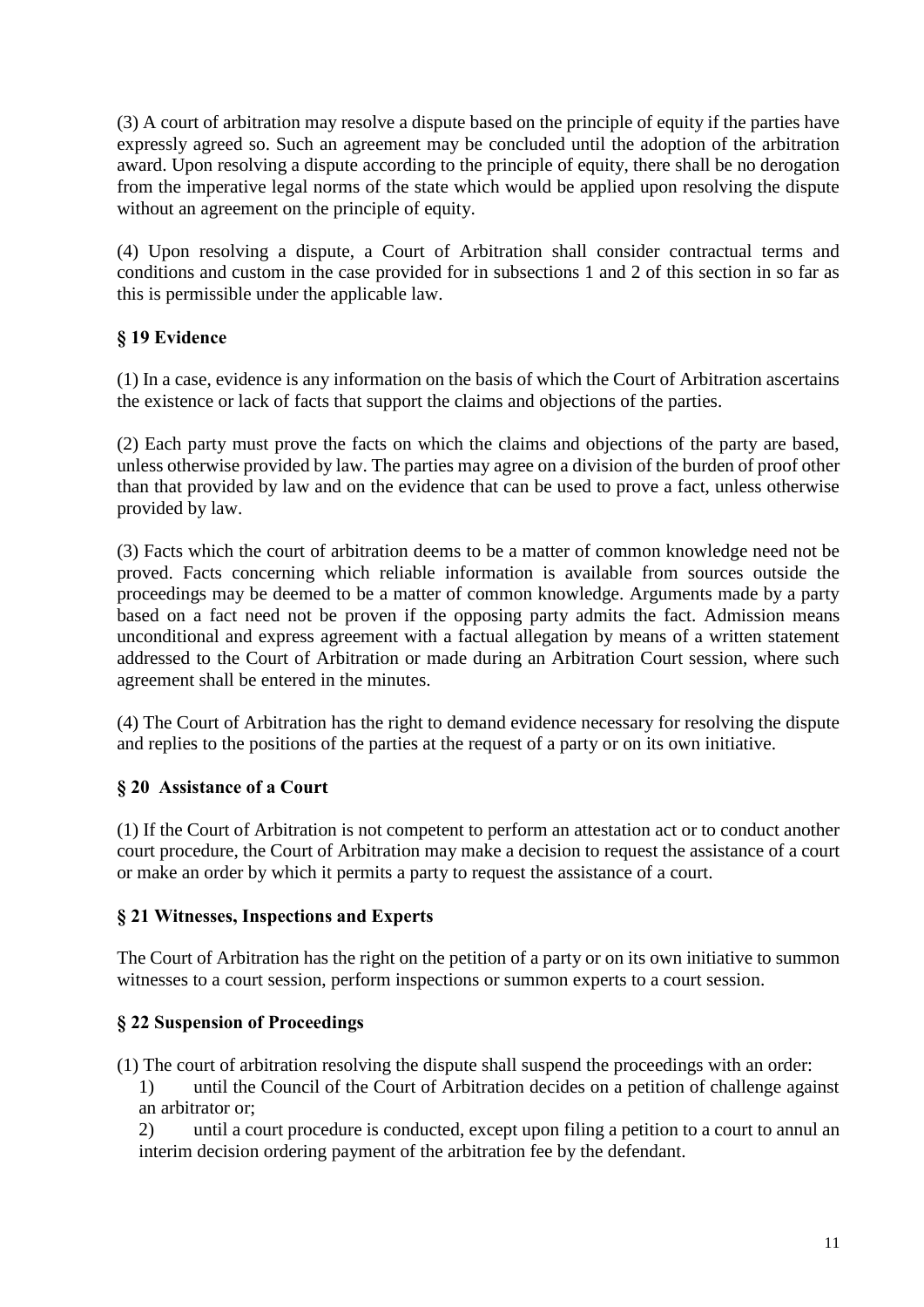(1) The court of arbitration resolving the dispute may suspend the proceedings with an order for some other good reason.

# **§ 23 Refusal to Hear Action**

(1) A Court of Arbitration shall refuse to hear an action if:

1) court proceedings have been initiated with the same cause of action and the same object of dispute or;

2) the plaintiff has failed to submit information to the Court of Arbitration, regardless of the demand of the Court of Arbitration, that would allow for the delivery of procedural documents to the defendant or;

2.2) the parties do not participate in the proceedings or;

- 3) the Court of Arbitration is not competent to resolve the dispute or;
- 4) on some other grounds prescribed by law or the Rules.

(2) Upon refusal to hear a claim, it is deemed that the statement of claim has never been heard by the Court of Arbitration and the plaintiff may file a statement of claim against the same defendant with the same cause of action regarding the same object of action with the Court of Arbitration again.

# **§ 24 Termination of Proceedings**

(1) A court of Arbitration shall terminate proceedings if:

1) the plaintiff discontinues the action, except if the defendant objects to the discontinuation and the court of arbitration recognises the legal interest of the defendant to have a final resolution to the dispute or;

2) the parties agree to terminate the proceedings or;

3) the court of arbitration is of the position that it is impossible to continue the proceedings due to termination of an arbitration agreement or;

4) the Court of Arbitration recognises with an interim decision the lack of competence of the Court of Arbitration or the groundlessness of the claim and upon contestation, this interim decision has been left in force with a binding court judgment.

(2) Upon termination of proceedings, the plaintiff can not file a statement of claim against the same defendant with the same cause of action regarding the same object of action with the Court of Arbitration again.

# **IV Hearing the Case**

## **§ 25 Arbitration Court Session**

(1) A Court of Arbitration, taking into account the opinions of the parties if possible, shall determine the time and place for the hearing of the case and shall inform the parties thereof in due time. A Court of Arbitration may hear a case in written proceedings without convening a session, if the parties have given their consent. A Court of Arbitration has the right to adopt a decision in written proceedings without convening a session, if the Court of Arbitration finds that the dispute is not within the jurisdiction of the Court of Arbitration.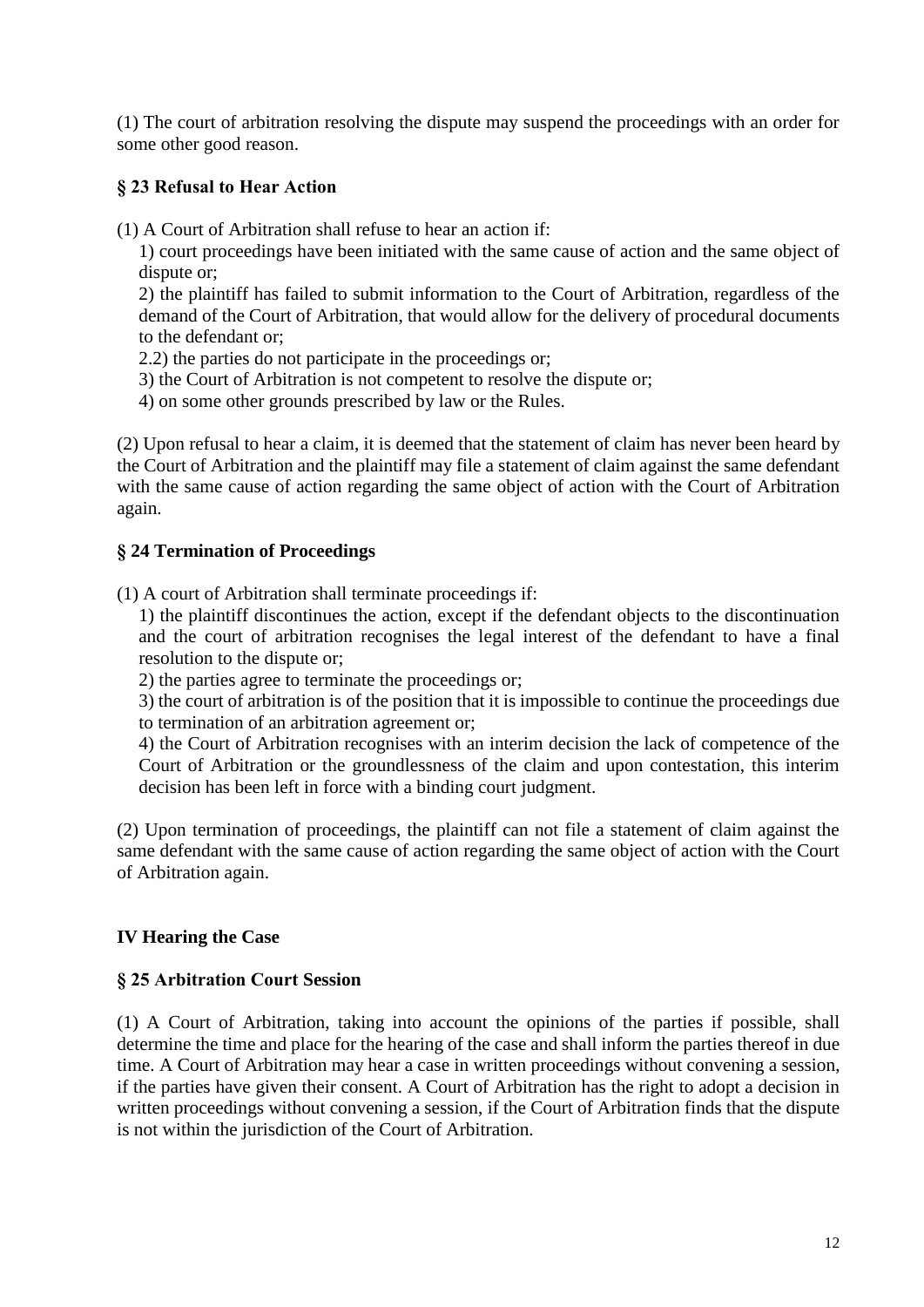(2) A case shall be heard in a closed session by the arbitrator or arbitrators and the representatives of the parties. The Court of Arbitration may allow the participation of a secretary and technical support personnel in the session. At the request of a party, the court of arbitration may allow an interpreter or other person to participate in the session. Persons who participate in a session and who are noted in this subsection shall confirm in writing their obligation to maintain the confidentiality of all information pertaining to the arbitration proceedings.

(3) At the request of a party, the court of arbitration may hear a case without the representative of the party. If a party does not request that the case be heard without a representative and does not participate in the session nor sends a representative to the session, the court of arbitration may postpone the hearing of the case. If the party also fails to send a representative to the next session, the court of arbitration shall hear the case without the representative of the party.

(4) The Court of Arbitration may also postpone the hearing of the case for some other good reason.

# **§ 26 Language of the Proceedings**

If the parties have not agreed on the language of the proceedings, the language shall be determined by the Court of Arbitration based on the language of the statement of claim, among other considerations.

# **§ 27 Minutes of Sessions**

(1) Minutes shall be kept of arbitration court sessions, which shall set out the following:

- 1) the name of the Court of Arbitration;
- 2) the time and place of the session;
- 3) the names of the parties;
- 4) the names of the arbitrators, representatives of the parties, witnesses and experts;
- 5) the petitions and requests of the parties;

6) the essential content of the claims and objections of the parties to the extent that is not reflected in the written documents submitted to the court of arbitration;

7) the essential content of the statements of witnesses, the oral replies of experts and inspection results;

8) a short description of the session.

(1.1.) In the circumstances provided in clauses 6–8 of section 1 and on the decision of the Court of Arbitration, the session may be recorded in an audio or video recording, which shall be added to the minutes and for which a note is made in the minutes.

(2) The minutes shall be signed by the arbitrator or arbitrators who heard the case. The arbitrator does not have the right to refuse to sign the minutes.

(3) Upon written procedure, the minutes are not recorded.

## **§ 28 Specifics of Expedited Procedure**

(1) Upon the consent of the parties or pursuant to an agreement within an arbitration agreement, the Court of Arbitration may hear a case under an expedited procedure, in which case the Rules shall be applied together with the specific provisions provided for in this section.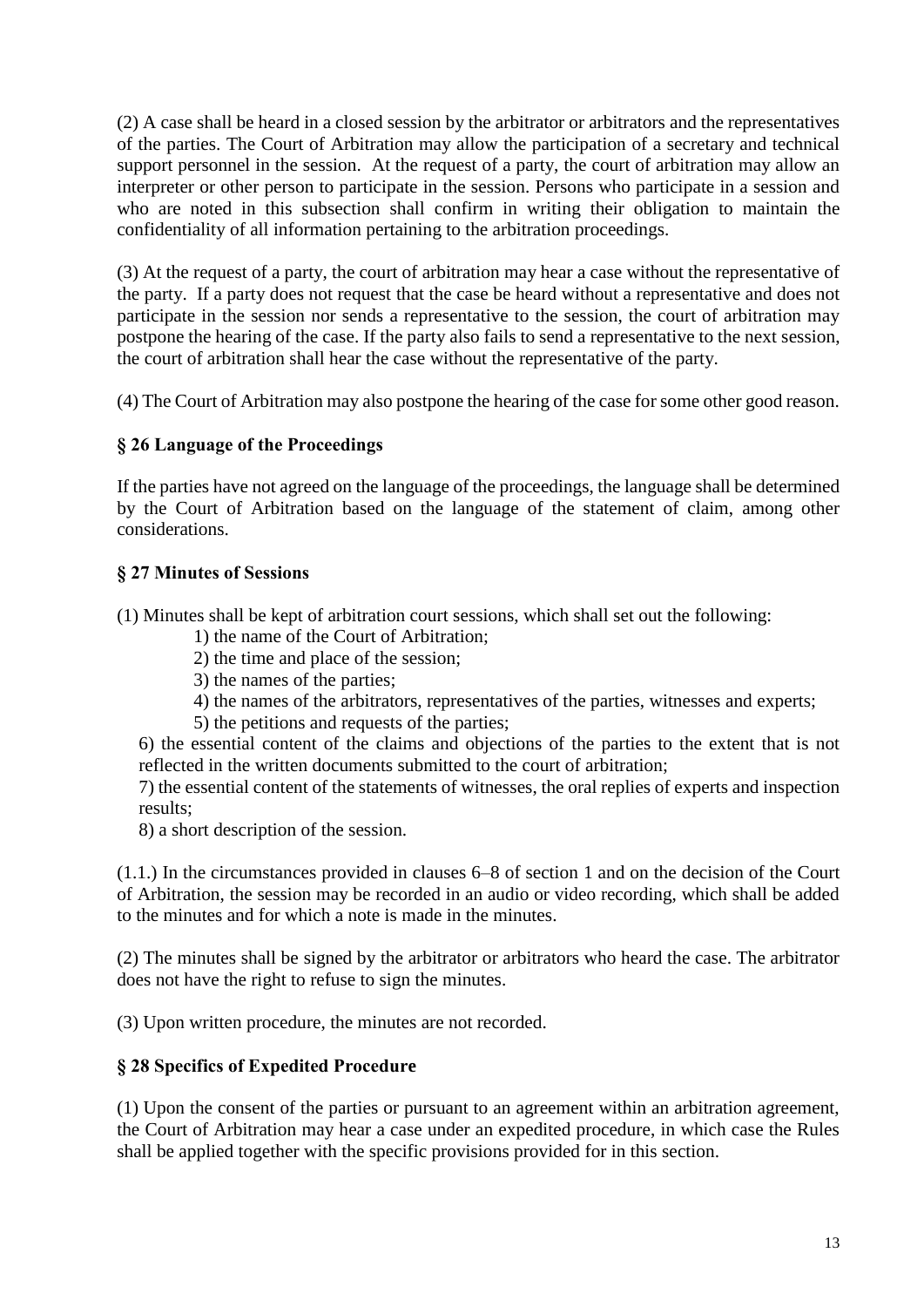(2) Upon expedited procedure, the following issues shall be regulated as follows:

1) the plaintiff shall only file a statement of claim without filing a request for initiation of arbitration proceedings;

1) the Council of the Court of Arbitration shall appoint one arbitrator or several (an odd number of) arbitrators without asking the opinion of the parties;

2) the schedule shall be approved by the court of arbitration resolving the dispute without asking the opinion of the parties;

3) in addition to a statement of claim and response to the statement of claim, each party has the right to submit one additional procedural document (including with regard to evidence) a maximum of once every 14 days as of the time the party is informed;

4) the case will be heard in written proceedings unless the court of arbitration resolving the dispute deems it necessary to hold a session;

5) the decision shall comprise only the resolution, except if a party requests the descriptive and reasoned parts during the final session at the latest or, in the case of written proceedings, no later than 14 days before the date on which the arbitration award is made;

6) The decision must be made no later than within three months from delivery of the statement of claim and its annexes to the court of arbitration resolving the dispute.

# **VI Arbitration Award and Final Provision of the Rules**

#### **§ 29 Term for Resolution of Dispute**

(1) A court of arbitration shall resolve a dispute as quickly as possible but no later than within six months after delivery of the request for initiation of arbitration proceedings or statement of claim together with its annexes to the court of arbitration resolving the dispute. The term for resolution of the dispute shall be suspended during the time the arbitration case file is in a court.

(2) If necessary, the Council of the Court of Arbitration may, at the request of the court of arbitration resolving the dispute, extend this term.

(3) If a counterclaim has been filed, the term for resolution of the dispute shall begin again as of the delivery of the counterclaim to the court of arbitration resolving the dispute.

## **§ 30 Making of an Arbitration Award**

(1) The hearing of a case shall terminate upon the making of the arbitration award and signing thereof by the arbitrators. The arbitration award shall be made and signed within 30 days since the last day of the arbitration court session or the term set out for parties to submit a compromise or the last day of written procedure. The court of arbitration shall notify the parties of the end of the written procedure and start of the decision making process.

(2) An award is made if the majority of the arbitrators vote in favour.

(3) The parties may agree on a compromise. The court of arbitration shall, pursuant to a petition of the parties, formalise the compromise in the wording agreed by the parties as the arbitration award if the content of the compromise is not contrary to good morals or public order.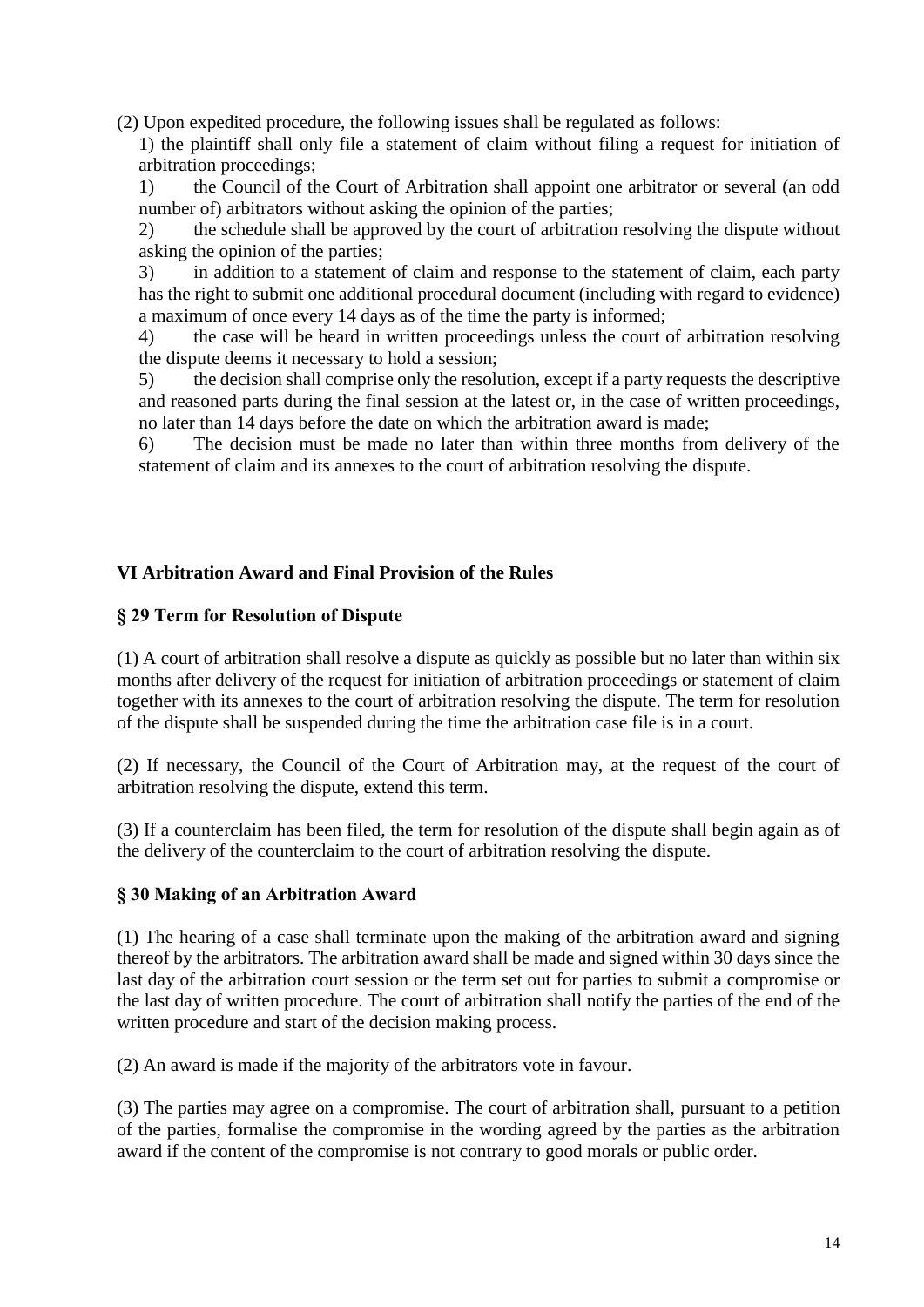# **§ 31 Formalisation and Delivery of Award**

(1) The arbitration award shall be formalised in writing in the language of the arbitration proceedings and shall set out, in addition to the information prescribed in subsection 27 (1) of the Rules, the substance of the dispute, the reasoning of the decision, a decision on the claim and the term for enforcement of the decision and on the division of the arbitration fee, the procedural expenses of the parties and the procedure expenses related to the arbitration proceedings. The arbitration award shall set out the amount to be paid in euros if the seat or residence of the debtor is in Estonia or another country in the Eurozone, or in the currency in which the claim was filed.

(2) The arbitration award shall be signed by all arbitrators who made the decision, who shall not have the right to refuse to sign the award. An award may be signed by all arbitrators by digital signature, except if the residence or seat of one of the parties is in a foreign country or if a party has petitioned for the award to be signed on paper. If an award is not made unanimously, an arbitrator in the minority may issue a dissenting opinion together with the award, which he or she shall sign.

(3) Dissenting opinions shall be presented at the end of the arbitration award.

(4) An arbitration award must bear the seal of the Court of Arbitration except where the award is signed digitally.

(5) An arbitration award shall be delivered to the parties by the Court of Arbitration no later than within 5 working days after the award is made.

# **§ 32 Interim Decisions, Partial Awards and Orders**

(1) Upon hearing an action for the receipt of money and above all, an action for compensation for damage, where proving the amount of the claimed sum is extremely costly or difficult but the Court of Arbitration is able to decide on whether the claim is found to be reasoned or unreasoned, on the petition of a party, the Court of Arbitration may make an interim decision on whether the claim is reasoned or unreasoned.

(2) If a party petitions for refusal to hear a claim because of a lack of jurisdiction on the part of the Court of Arbitration, the Court of Arbitration must make an interim decision on the existence or lack of jurisdiction.

(3) If a claim is found to be reasoned or if the Court of Arbitration is found to have competence by an interim decision, the court of arbitration shall continue the proceedings regarding the size of the claim and shall make a decision in this regard. If the Court of Arbitration recognises that a claim is unreasoned, it shall terminate the proceedings by a decision. If the Court of Arbitration recognises that it does not have competence, it shall refuse to hear the claim.

(4) On the petition of the plaintiff, the Court of Arbitration may by an interim decision require the defendant to pay the defendant's part of the arbitration fee as paid by the plaintiff pursuant to subsection 13 (3) of the Rules, if payment of the arbitration fee in full by the plaintiff would be unreasonably cumbersome for the plaintiff.

(5) If several independent but related claims have been joined in one proceedings or if one claim or part of one claim presented in an action with multiple claims is ready for a final decision or, in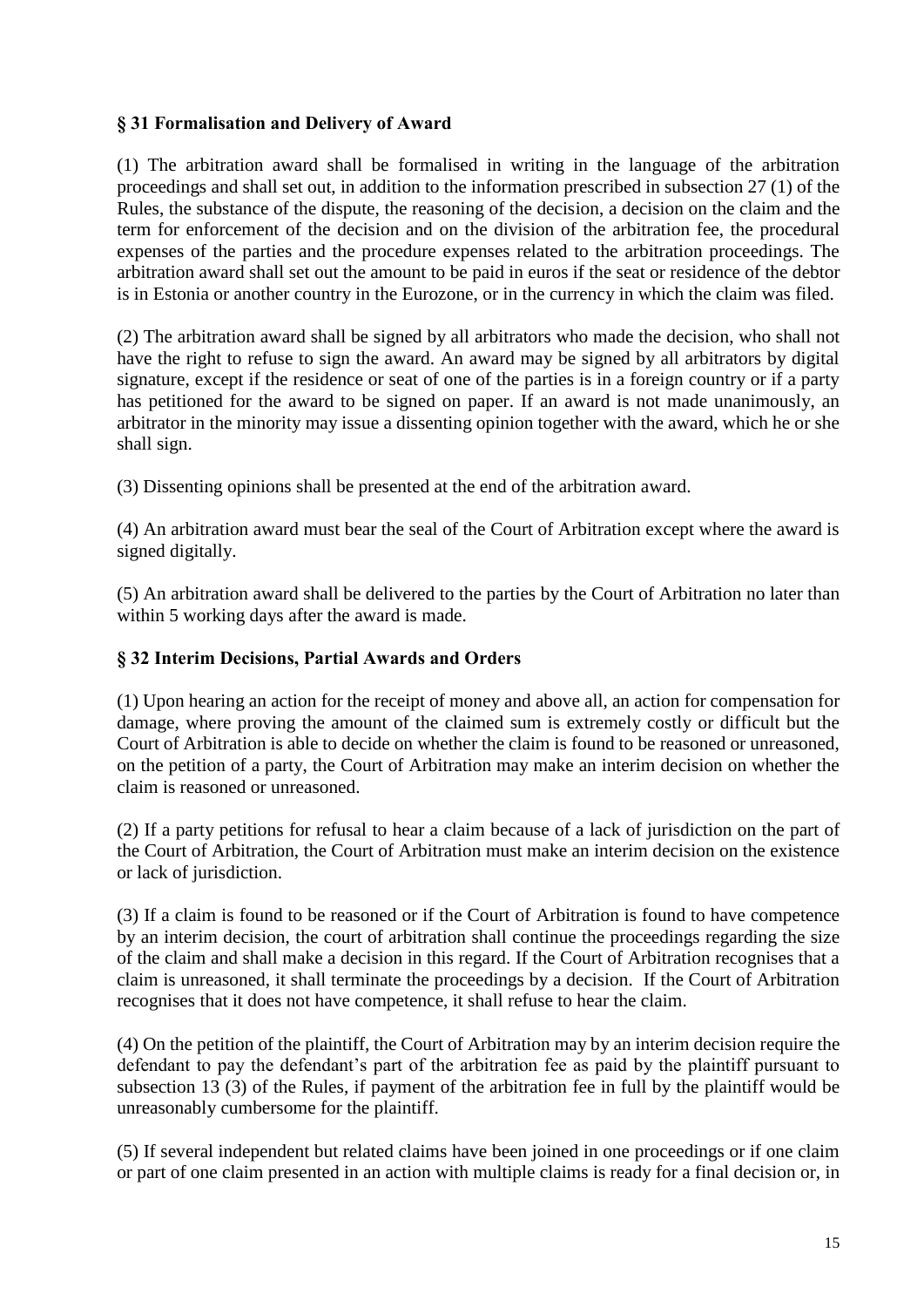the case of a counterclaim, only the claim or the counterclaim is ready for a final decision, the Court of Arbitration may make a partial award with regard to each, if this expedites the hearing of the case. The Court of Arbitration shall continue proceedings with regard to the unresolved claims.

(6) The arbitrator or, in the case of several arbitrators, the presiding arbitrator of the court of arbitration resolving the dispute if so authorised by the other arbitrators, may issue obligatory orders to the parties.

# **§ 33 Correction and Additional Award**

(1) The court of arbitration resolving the dispute may, on the petition of a party:

1) correct computation, spelling and other similar errors in the arbitration award;

2) make an additional arbitration award concerning a claim that, although filed during the arbitration proceedings, was not resolved in the award.

(2) A petition set out in subsection 1 of this section may be submitted within 30 days after delivery of the arbitration award unless the parties have agreed to another term.

(3) The Court of Arbitration shall also send a petition for an additional award to the other party for its information.

(4) The Court of Arbitration shall make an initial decision on the correction of an award within 30 days after receipt of a petition and a decision on an additional award within 60 days after receipt of a petition.

(5) The Court of Arbitration may also correct an award on its own initiative within 30 days after delivery of the award.

(6) The provisions applicable to the form and content of arbitration awards shall apply to the correction of arbitration awards and additional awards.

# **§ 34 Annulment of Award**

An arbitration award is final and is not subject to appeal. An arbitration award shall be annulled on the grounds and pursuant to the procedure prescribed by law.

# **§ 35 Entry into Force, Recognition and Enforcement of Award**

(1) An arbitration award shall enter into force on the date it is made.

(2) An arbitration award shall be enforced immediately after its entry into force. If the Court of Arbitration has determined another term for enforcement, the award shall be enforced within the term determined thereby.

(3) Arbitration awards that are not enforced within the term shall be enforced in accordance with the law and international agreements.

(4) Arbitration awards shall be recognised and enforced without recognition and without being declared to be subject to enforcement by a court.

# **§ 36 Deposit of Case Materials**

After an award has been formalised, the case file shall, by a decision of the Court of Arbitration, be deposited with the Estonian Chamber of Commerce and Industry, which shall ensure that the file is archived indefinitely.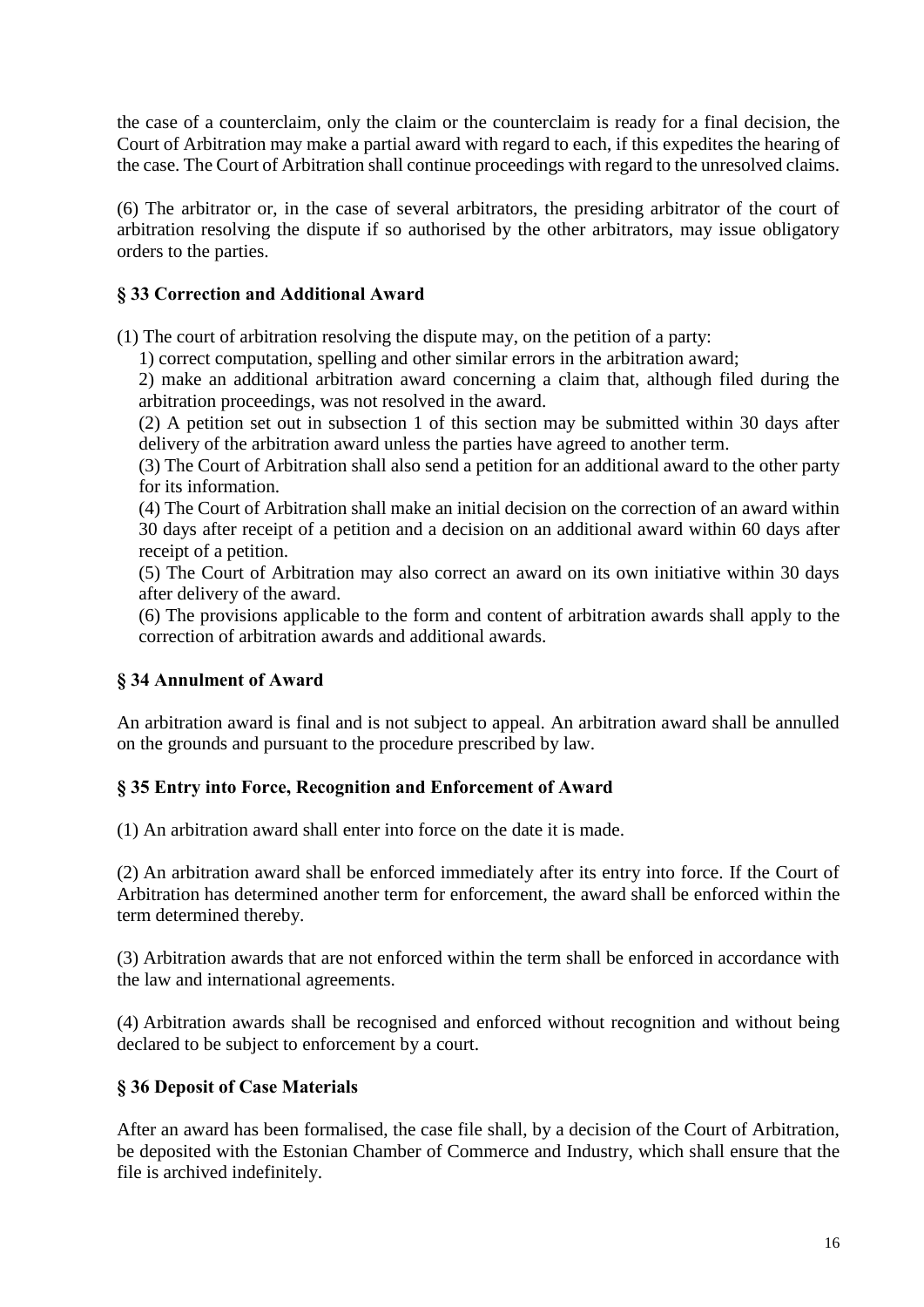## **§ 37 Violation of Requirements of the Rules**

(1) A party who believes that the requirements of the Rules and/or law have been violated shall submit an opinion and any potential petitions arising therefrom without delay to the court of arbitration resolving the dispute and to the Council of the Court of Arbitration or, if there is no court of arbitration resolving the dispute, only to the Council of the Court of Arbitration. If such an opinion and petition are submitted after the arbitration award has been made, the Council of the Court of Arbitration shall not examine them.

(2) The Council of the Court of Arbitration has the right to demand explanations from the court of arbitration resolving the dispute regarding violation of requirements and to issue a mandatory order to the court of arbitration resolving the dispute to conduct proceedings in accordance with the Rules.

(3) In the case of violation of mandatory requirements prescribed by the Rules or by law, a party cannot rely on the violation if the party fails to notify the Court of Arbitration of the violation without delay after the party becomes aware or should have become aware of the violation.

#### **§ 38 Preclusion of Liability**

A person may claim compensation for damage caused in the course of arbitration proceedings, including by a decision of the Court of Arbitration only if the Court of Arbitration has committed a criminal offence.

## **§ 39 Expenses of the Court of Arbitration, Expenses of the Estonian Chamber of Commerce and Industry, Arbitrators' Fees and the Division Thereof**

(1) Expenses incurred by the Court of Arbitration and expenses incurred by the Estonian Chamber of Commerce and Industry shall be compensated, and arbitrators' fees shall be paid to arbitrators in accordance with the guidelines annexed to the Rules.

(2) Upon satisfaction of a claim, the plaintiff shall be compensated in full, at the expense of the defendant, for the arbitration fee or for expenses related to payment of the deposit set out in the guidelines to the Rules, however, if a claim is satisfied in part, the plaintiff shall receive compensation in proportion to the amount which the defendant must pay pursuant to the award. Upon the partial satisfaction of a non-pecuniary claim, the plaintiff and the defendant shall receive compensation for the arbitration fee or for expenses related to payment of the deposit set out in the guidelines to the Rules at the expense of the defendant in the amount determined by the Court of Arbitration.

(3) If a claim is not satisfied, the defendant shall be paid compensation for the arbitration fee at the expense of the plaintiff or for expenses related to payment of the deposit set out in the guidelines to the Rules at the expense of the plaintiff; if a claim is satisfied partially, the defendant shall be paid compensation in proportion to the amount that the plaintiff was not required to pay.

(4) In deciding on compensation of expenses, the Court of Arbitration may diverge from stipulations in subsections 2–3 if reasoned grounds exist for this in connection to circumstances of submitting claims or behaviour of the parties during the arbitration proceedings.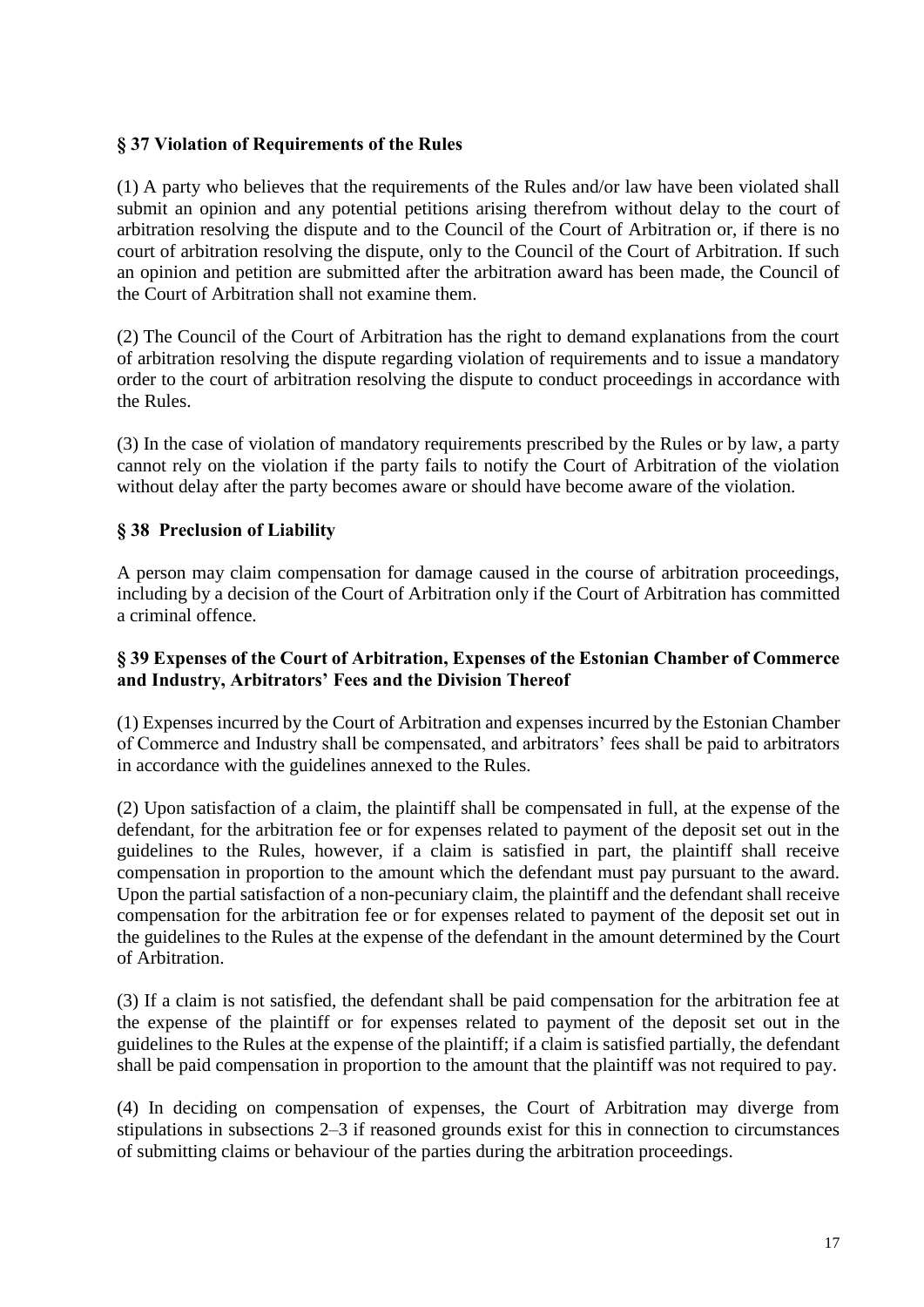(5) A party has the right to request an order of payment with the arbitration award which ends the proceeding.

# **§ 40 Division of Expenses related to Arbitration Proceedings**

(1) The Court of Arbitration shall award expenses related to arbitration proceedings in a justified and necessary amount.

(2) Upon satisfaction of a claim, the plaintiff shall be paid compensation in full at the expense of the defendant for the expenses related to the arbitration proceedings incurred by the plaintiff or, if the claim is satisfied in part, in proportion to the extent to which the claim was satisfied.

(3) If a claim is not satisfied the defendant shall be paid compensation at the expense of the plaintiff for the expenses related to the arbitration proceedings in full or, if the claim is satisfied in part, in proportion to the amount that the plaintiff was not ordered to pay.

(4) In deciding on compensation of expenses, the Court of Arbitration may diverge from stipulations in subsections 2–3 if reasoned grounds exist therefor in connection to circumstances of submitting claims or behaviour of the parties during the arbitration proceedings.

(5) A party has the right to request an order of payment with the arbitration award which ends the proceeding.

## **§ 41 Confidentiality of Arbitration Proceedings**

(1) Proceedings in a Court of Arbitration are confidential. The parties to the proceedings and the Court of Arbitration may divulge facts relating to the arbitration proceedings and the arbitration award only with the written consent of both parties, which shall be added to the case file by the Court of Arbitration. Upon bankruptcy of a party, the Council of the Court of Arbitration may allow, without the consent of parties, to divulge to the trustee in bankruptcy the facts relating to the arbitration proceedings and the arbitration award.

(2) The Court of Arbitration has the right to divulge excerpts of the arbitration award on the condition that names, personal identification codes, dates of birth, registry codes, addresses and circumstances referencing the nature of the dispute which may disclose the content of the arbitration proceedings are not divulged.

# **§ 42 Implementing Provision**

Arbitration proceedings that have been initiated in 2019 before the amendments to the Rules, which were confirmed by a decision of the Board of the Estonian Chamber of Commerce and Industry on 11.04.2019, shall be conducted pursuant to the version of the Rules that was in force until that time.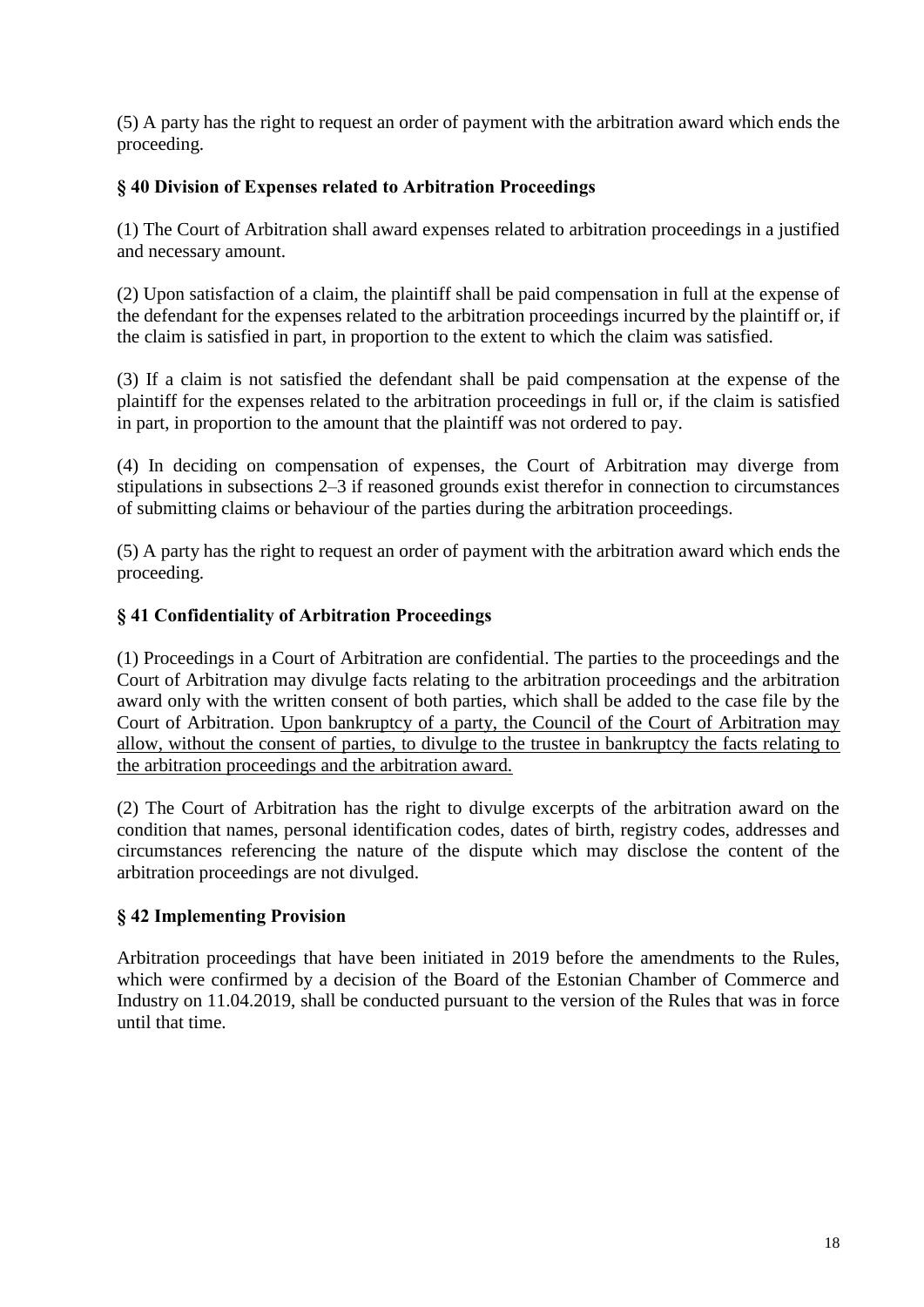Approved by a decision of the Board of the Estonian Chamber of Commerce and Industry of

11.04.2019

**RULES** Annex to the Rules

# **Guidelines for Arbitration Fees and Arbitrators' Fees of the Court of Arbitration of the Estonian Chamber of Commerce and Industry**

1. An arbitration fee shall consist of a registration fee and an arbitration fee and, in the case set out in clause 3, the administrative fee. The registration fee, arbitration fee and administrative fee shall be paid to the bank account of the Estonian Chamber of Commerce and Industry in euros. The registration fee is 500 euros.

2. The Council of the Court of Arbitration shall determine the amount of the arbitration fee based on the value of the action according to the following table, taking into account the number of claims, the complexity of the case, and the number of plaintiffs, defendants and arbitrators resolving the dispute. At the request of the court of arbitration resolving the dispute, the Council of the Court of Arbitration may, during the arbitration proceedings, impose an additional arbitration fee of up to 50% of the original arbitration fee but not over the maximum range of sum of the value of the action if an interim decision has been made in the course of arbitration proceedings regarding the competence of the Court of Arbitration and the Court of Arbitration is competent to resolve the dispute, the proceedings are complex and the parties have submitted a larger than usual amount of procedural documents (except if a counterclaim has been presented in the proceedings). The value of the action shall be calculated based on the normal value of that which is claimed in the action, which shall not include fines for delay and interest that are considered collateral claims.

| Value of action in euros<br>in absolute figures  | Amount of fee     | Additional fee<br>in percentages of the value |  |
|--------------------------------------------------|-------------------|-----------------------------------------------|--|
| Up to $5,000$<br>(but not less than 1,000 euros) |                   | 30%                                           |  |
| $5,001 - 10,000$                                 | $1,000 - 1,500$   | 20%                                           |  |
| $10,001 - 20,000$                                | $1,500 - 3,000$   | 10%                                           |  |
| $20,001 - 50,000$                                | $3,000 - 5,000$   | 7.5%                                          |  |
| $50,001 - 75,000$                                | $5,000 - 7,500$   | 6.5%                                          |  |
| $75,001 - 100,000$                               | $7,500 - 10,000$  | 5.5%                                          |  |
| $100,001 - 150,000$                              | $10,000 - 12,500$ | 4.5%                                          |  |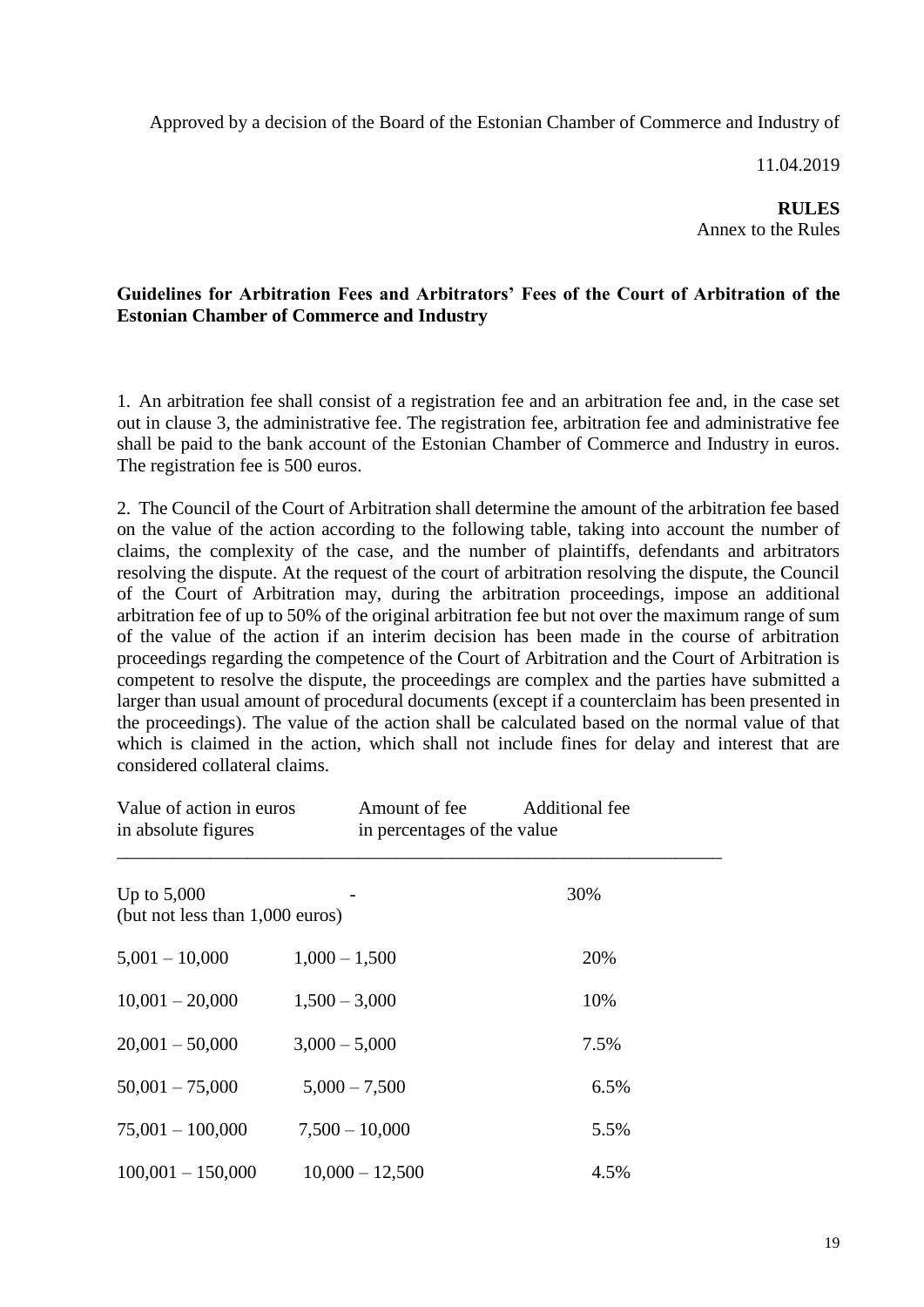| $150,001 - 200,000$ | $12,500 - 15,000$ | 4%   |
|---------------------|-------------------|------|
| $200,001 - 300,000$ | $15,000 - 20,000$ | 3.5% |
| $300,001 - 400,000$ | $20,000 - 25,000$ | 3%   |
| $400,001 - 500,000$ | $25,000 - 30,000$ | 2.5% |
| From 500,000        | 30,000            | 2%   |

3. If the Court of Arbitration is acting as an authorised body in organising arbitration proceedings pursuant to the rules of another arbitration court, a registration fee shall be paid and the administration fee is 1,000 euros.

4. In the case of expedited procedure, the arbitration fee provided in clause 2 shall be decreased by 25%.

5. The arbitration fee shall be transferred to the bank account of the Estonian Chamber of Commerce and Industry pursuant to the procedure provided in section 12 of the Rules in euros or in a currency determined by the Council of the Court of Arbitration.

6. In case of a non-pecuniary claim, the Council of the Court of Arbitration shall determine the amount of the arbitration fee based on the type of dispute and the total number of claims.

7. The arbitrators' fees shall, in the case of three or more arbitrators, equal 75% and, in the case of one arbitrator, equal 40–60% (but not more than 90%) of the arbitration fee actually paid, and this is determined by the Council of the Court of Arbitration. The arbitrators fee shall be shared between three or more arbitrators on the basis of an agreement, for which a corresponding decision of the Court of Arbitration shall be sent to the Council of the Court of Arbitration by the court of arbitration resolving the dispute. The arbitrator's fee can be paid to an arbitrator resolving the dispute who is either a natural person or to the arbitrator via a legal person. Upon payment of the arbitrator's fee to a natural person, income tax, unemployment insurance premium and funded pension payment shall be withheld, and social tax and an unemployment insurance premium shall be paid in accordance with applicable legislation. Upon payment of the arbitrator's fee via a legal person, the legal person shall provide an invoice. The invoice with VAT may not exceed the amount to be paid to the arbitrator.

8. The arbitrators fees may be reduced by a decision of the Council of the Court of Arbitration if an arbitrator does not participate to the necessary extent and/or delays the arbitration proceedings without good reason or if the court of arbitration resolving the dispute does not make an award during the prescribed term.

9. Ten percent of the paid arbitration fee (excluding the registration fee) shall be retained by the Estonian Chamber of Commerce and Industry and 15% shall go to the Court of Arbitration, which shall be deposited in a separate bank account of the Estonian Chamber of Commerce and Industry, which is used pursuant to a decision of the Council of the Court of Arbitration to cover, among other costs, the costs of compensation for activities of the Members of the Council of the Court of Arbitration for management thereof (including for participation in meetings of the Council of the